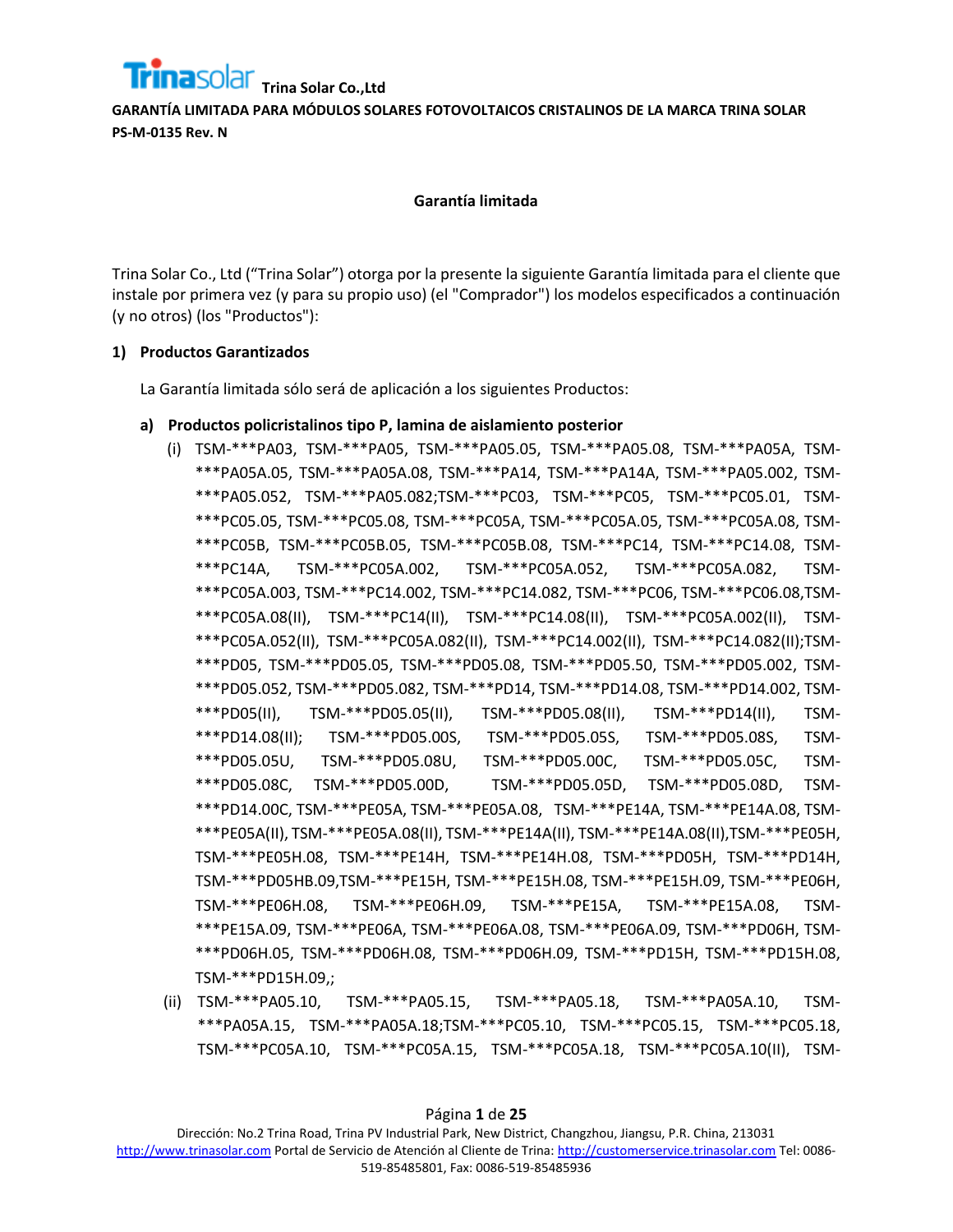## **Trina Solar Co.,Ltd**

**GARANTÍA LIMITADA PARA MÓDULOS SOLARES FOTOVOLTAICOS CRISTALINOS DE LA MARCA TRINA SOLAR PS-M-0135 Rev. N**

> \*\*\*PC05A.15 (II), TSM-\*\*\*PC05A.18 (II);TSM-\*\*\*PD05.T0, T TSM-\*\*\*PD05.T8, TSM- \*\*\*PD05.10, TSM-\*\*\*PD05.15, TSM-\*\*\*PD05.18, TSM-\*\*\*PD14.T0, TSM-\*\*\*PD14.T8, TSM- \*\*\*PD14.10, TSM-\*\*\*PD14.15, TSM-\*\*\*PD14.18, TSM-\*\*\*PD05.T0(II), TSM-\*\*\*PD05.T8(II), TSM-\*\*\*PD14.T0(II), TSM-\*\*\*PD14.T8(II); TSM-\*\*\*PE05A.T0, TSM-\*\*\*PE05A.T8, TSM- \*\*\*PE05A.T9, TSM-\*\*\*PE14A.T0, TSM-\*\*\*PE14A.T8, TSM-\*\*\*PE14A.T9, TSM-\*\*\*PE14B.T0, TSM-\*\*\*PE14B.T8, TSM-\*\*\*PE14B.T9, TSM-\*\*\*PE14B.T0(II), TSM-\*\*\*PE14B.T8(II), TSM- \*\*\*PE14B.T9(II), TSM-\*\*\*PE14HB.T0, TSM-\*\*\*PE14HB.T8, TSM-\*\*\*PE14HB.T9, TSM- \*\*\*PE14HB.T0(II), TSM-\*\*\*PE14HB.T8(II), TSM-\*\*\*PE14HB.T9(II), TSM-\*\*\*PE05A.T0(II), TSM-\*\*\*PE05A.T8(II), TSM-\*\*\*PE05A.T9(II), TSM-\*\*\*PE14A.T0(II), TSM-\*\*\*PE14A.T8(II), TSM-\*\*\*PE14A.T9(II), TSM-\*\*\*PE05H.T0, TSM-\*\*\*PE05H.T8, TSM-\*\*\*PE05H.T9, TSM- \*\*\*PE05H.T0(II), TSM-\*\*\*PE05H.T8(II), TSM-\*\*\*PE05H.T9(II), TSM-\*\*\*PE14H.T0, TSM- \*\*\*PE14H.T8, TSM-\*\*\*PD05H.T0, TSM-\*\*\*PD05H.T8, TSM-\*\*\*PD14H.T0, TSM-\*\*\*PD14H.T8, TSM-\*\*\*PD05HB.T9, TSM-\*\*\*PE15H.T0, TSM-\*\*\*PE15H.T8, TSM-\*\*\*PE15H.T9, TSM- \*\*\*PE06H.T0, TSM-\*\*\*PE06H.T8, TSM-\*\*\*PE06H.T9, TSM-\*\*\*PE06H.T0(II), TSM- \*\*\*PE06H.T8(II), TSM-\*\*\*PE06H.T9(II), TSM-\*\*\*PE15A.T0, TSM-\*\*\*PE15A.T8, TSM- \*\*\*PE15A.T9, TSM-\*\*\*PE06A.T0, TSM-\*\*\*PE06A.T0, TSM-\*\*\*PE06A.T8, TSM-\*\*\*PE06A.T9, TSM-\*\*\*PD06H.T0, TSM-\*\*\*PD06H.T8, TSM-\*\*\*PD06H.T9, TSM-\*\*\*PD15H.T0, TSM- \*\*\*PD15H.T8, TSM-\*\*\*PD15H.T9.

#### **b) Productos monocristalinos PERC tipo P, lamina de aislamiento posterior**

(i) TSM-\*\*\*DA01, TSM-\*\*\*DA01.05, TSM-\*\*\*DA01A, TSM-\*\*\*DA01A.05, TSM-\*\*\*DA01A.08, TSM- \*\*\*DA03, TSM-\*\*\*DA05, TSM- \*\*\*DA01A.002, TSM-\*\*\*DA01A.052, TSM- \*\*\*DA01A.082;TSM-\*\*\*DC01, TSM-\*\*\*DC01.01, TSM-\*\*\*DC01.05, TSM-\*\*\*DC01A, TSM- \*\*\*DC01A.05, TSM-DC01A.08, TSM-\*\*\*DC03, TSM-\*\*\*DC05, TSM-\*\*\*DC80, TSM- \*\*\*DC80.08, TSM-\*\*\*DC01A.002, TSM-\*\*\*DC01A.052, TSM-\*\*\*DC01A.082, TSM-\*\*\*DC05A, TSM-\*\*\*DC05A.05, TSM-\*\*\*DC05A.08, TSM-\*\*\*DC05A.002, TSM-\*\*\*DC05A.052, TSM\*\*\*DC05A.082; TSM-\*\*\*DC06, TSM- \*\*\*DC06.08, TSM-\*\*\*DC03A(II), TSM- \*\*\*DC03A.05(II), TSM-\*\*\*DC03A.08(II), TSM-\*\*\*DC05A(II), TSM-\*\*\*DC05A.05(II), TSM- \*\*\*DC05A.08(II), TSM-\*\*\*DC05A.002(II), TSM-\*\*\*DC05A.052(II), TSM- \*\*\*DC05A.082(II), TSM-\*\*\*DC06.08(II);TSM-\*\*\*DD05A(II), TSM-\*\*\*DD05A.05(II), TSM-\*\*\*DD05A.08(II), TSM- \*\*\*DD14A(II), TSM-\*\*\*DD14A.08(II), TSM-\*\*\*DD05A.052(II), TSM-\*\*\*DD05A.082(II), TSM- \*\*\*DD05A.05S(II), TSM-\*\*\*DD05A.08S(II), TSM-\*\*\*DD05A.05U(II), TSM-\*\*\*DD05A.08U(II), TSM-\*\*\*DE05A (II), TSM-\*\*\*DE05A.08(II), TSM-\*\*\*DE14A(II), TSM-\*\*\*DE14A.08(II),TSM- \*\*\*DE05H(II), TSM-\*\*\*DE05H.08(II), TSM-\*\*\*DE14H(II), TSM-\*\*\*DE14H.08(II), TSM- \*\*\*DD05H(II), TSM-\*\*\*DD14H(II);TSM-\*\*\*DE06H(II), TSM-\*\*\*DE06H.08(II), TSM- \*\*\*DE06H.09(II), TSM-\*\*\*DE06M(II), TSM-\*\*\*DE06M.08(II), TSM-\*\*\*DE06M.09(II), TSM- \*\*\*DD06M.08(II), TSM-\*\*\*DE15H(II), TSM-\*\*\*DE15H.08(II), TSM-\*\*\*DE15H.09(II), TSM-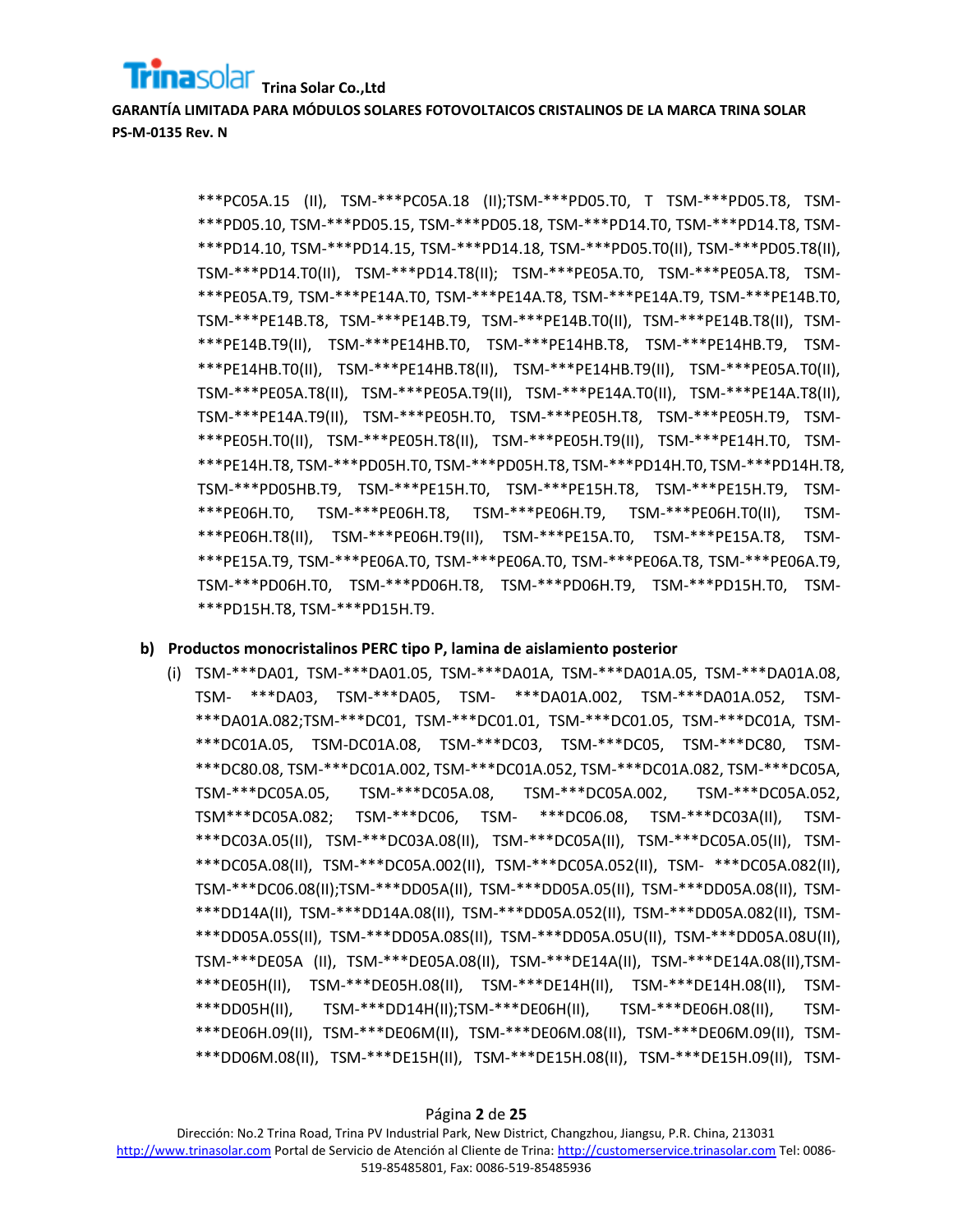## **Trina Solar Co.,Ltd**

**GARANTÍA LIMITADA PARA MÓDULOS SOLARES FOTOVOLTAICOS CRISTALINOS DE LA MARCA TRINA SOLAR PS-M-0135 Rev. N**

> \*\*\*DE15M(II), TSM-\*\*\*DE15M.08(II), TSM-\*\*\*DE15M.09(II), TSM-\*\*\*DE06A(II), TSM- \*\*\*DE06A.08(II), TSM-\*\*\*DE06A.09(II), TSM-\*\*\*DE15A(II), TSM-\*\*\*DE15A.08(II), TSM- \*\*\*DE15A.09(II), TSM-\*\*\*DD15M (II), TSM-\*\*\*DD15M.08 (II), TSM-\*\*\*DD15M.09 (II), TSM- \*\*\*DD06M (II), TSM-\*\*\*DD06H (II), TSM-\*\*\*DD06H.08 (II), TSM-\*\*\*DD15H (II), TSM- \*\*\*DD15H.05 (II), TSM-\*\*\*DD15H.08 (II) , TSM-\*\*\*DE15X(II), TSM-\*\*\*PE15H(II), TSM- \*\*\*PE06H(II), TSM-\*\*\*PE15M(II), TSM-\*\*\*PE06M(II), TSM-\*\*\*PE17H(II), TSM-\*\*\*PE08H(II), TSM-\*\*\*PE17M(II), TSM-\*\*\*PE08M(II);

- (ii) TSM-\*\*\*DA01A.10, TM-\*\*\*DA01A.15, TSM-\*\*\*DA01A.18, TSM-\*\*\*DC01A.10, TSM- \*\*\*DC01A.15, TSM-\*\*\*DC01A.18, TSM-\*\*\*DD05A.T0(II), TSM-\*\*\*DD05A.T8(II), TSM- \*\*\*DD14A.T0(II), TSM-\*\*\*DD14A.T8(II), TSM-\*\*\*DE05A.T0(II), TSM-\*\*\*DE05A.T8(II), TSM- \*\*\*DE05A.T9(II), TSM-\*\*\*DE14A.T0(II), TSM-\*\*\*DE14A.T8(II), TSM-\*\*\*DE14A.T9(II), TSM- \*\*\*DE14B.T0(II), TSM-\*\*\*DE14B.T8(II), TSM-\*\*\*DE14B.T9(II),TSM-\*\*\*DE05H.T0(II), TSM- \*\*\*DE05H.T8(II), TSM-\*\*\*DE14H.T0(II), TSM-\*\*\*DE14H.T8(II), TSM-\*\*\*DE14H.T9(II), TSM- \*\*\*DD05H.T0(II), TSM-\*\*\*DD05H.T8(II), TSM-\*\*\*DD14H.T0(II), TSM-\*\*\*DD14H.T8(II),TSM- \*\*\*DE06H.T0(II), TSM-\*\*\*DE06H.T8(II), TSM-\*\*\*DE06H.T9(II), TSM-\*\*\*DE06H.18(II),TSM- \*\*\*DE06M.T0(II), TSM-\*\*\*DE06M.T8(II), TSM-\*\*\*DE06M.T9(II),TSM-\*\*\*DD06M.T8(II), TSM- \*\*\*DE15H.T0(II), TSM-\*\*\*DE15H.T8(II), TSM-\*\*\*DE15H.T9(II), TSM-\*\*\*DE15M.T0(II), TSM- \*\*\*DE15M.T8(II), TSM-\*\*\*DE15M.T9(II), TSM-\*\*\*DE06A.T0(II), TSM-\*\*\*DE06A.T8(II), TSM- \*\*\*DE06A.T9(II), TSM-\*\*\*DE15A.T0(II), TSM-\*\*\*DE15A.T8(II), TSM-\*\*\*DE15A.T9(II), TSM- \*\*\*DE15B.T0(II), TSM-\*\*\*DE15B.T8(II), TSM-\*\*\*DE15B.T9(II), TSM-\*\*\*DD15M.T0(II), TSM- \*\*\*DD15M.T8(II), TSM-\*\*\*DD15M.T9(II), TSM-\*\*\*DD06M.18(II), TSM-\*\*\*DD06M.T0(II), TSM-\*\*\*DD06M.T8(II), TSM-\*\*\*DD06M.T9(II), TSM-\*\*\*DD06H.T0(II), TSM-\*\*\*DD06H.T9(II), TSM-\*\*\*DD06H.T8(II), TSM-\*\*\*DD06H.18(II), TSM-\*\*\*DD06A.T0(II), TSM-\*\*\*DD06A.T8(II), TSM-\*\*\*DD06A.T9(II), TSM-\*\*\*DD15A.T0(II), TSM-\*\*\*DD15A.T8(II), TSM-\*\*\*DD15A.T9(II), TSM-\*\*\*PE15H.T0(II), TSM-\*\*\*PE06H.T0(II), TSM-\*\*\*PE15M.T0(II), TSM-\*\*\*PE06M.T0(II), TSM-\*\*\*PE17H.T0(II), TSM-\*\*\*PE08H.T0(II), TSM-\*\*\*PE17M.T0(II), TSM-\*\*\*PE08M.T0(II);
- (iii) TSM-\*\*\*DD06M.05(II), TSM-\*\*\*DD06H.05 (II);
- (iv) TSM-\*\*\*DE08M(II), TSM-\*\*\*DE08M.08(II), TSM-\*\*\*DD08M(II), TSM-\*\*\*DD08M.08(II), TSM- \*\*\*DE17M(II), TSM-\*\*\*DD17M(II), TSM-\*\*\*DE17M.08(II), TSM-\*\*\*DD17M.08(II), TSM- \*\*\*DE18M(II) , TSM-\*\*\*DD18M(II), TSM-\*\*\*DE18M.08(II) , TSM-\*\*\*DD18M.08(II);
- (v) TSM-\*\*\*DE08M.T0(II), TSM-\*\*\*DE17M.T0(II), TSM-\*\*\*DD08M.T0(II), TSM-\*\*\*DD17M.T0(II), TSM-\*\*\*DE08M.T8(II), TSM-\*\*\*DE17M.T8(II), TSM-\*\*\*DD08M.T8(II), TSM-\*\*\*DD17M.T8(II), TSM-\*\*\*DE18M.T0(II) , TSM-\*\*\*DD18M.T0(II), TSM-\*\*\*DE18M.T8(II) , TSM-\*\*\*DD18M.T8(II).
- **c) Productos policristalinos tipo P, de doble vidrio (Duomax)**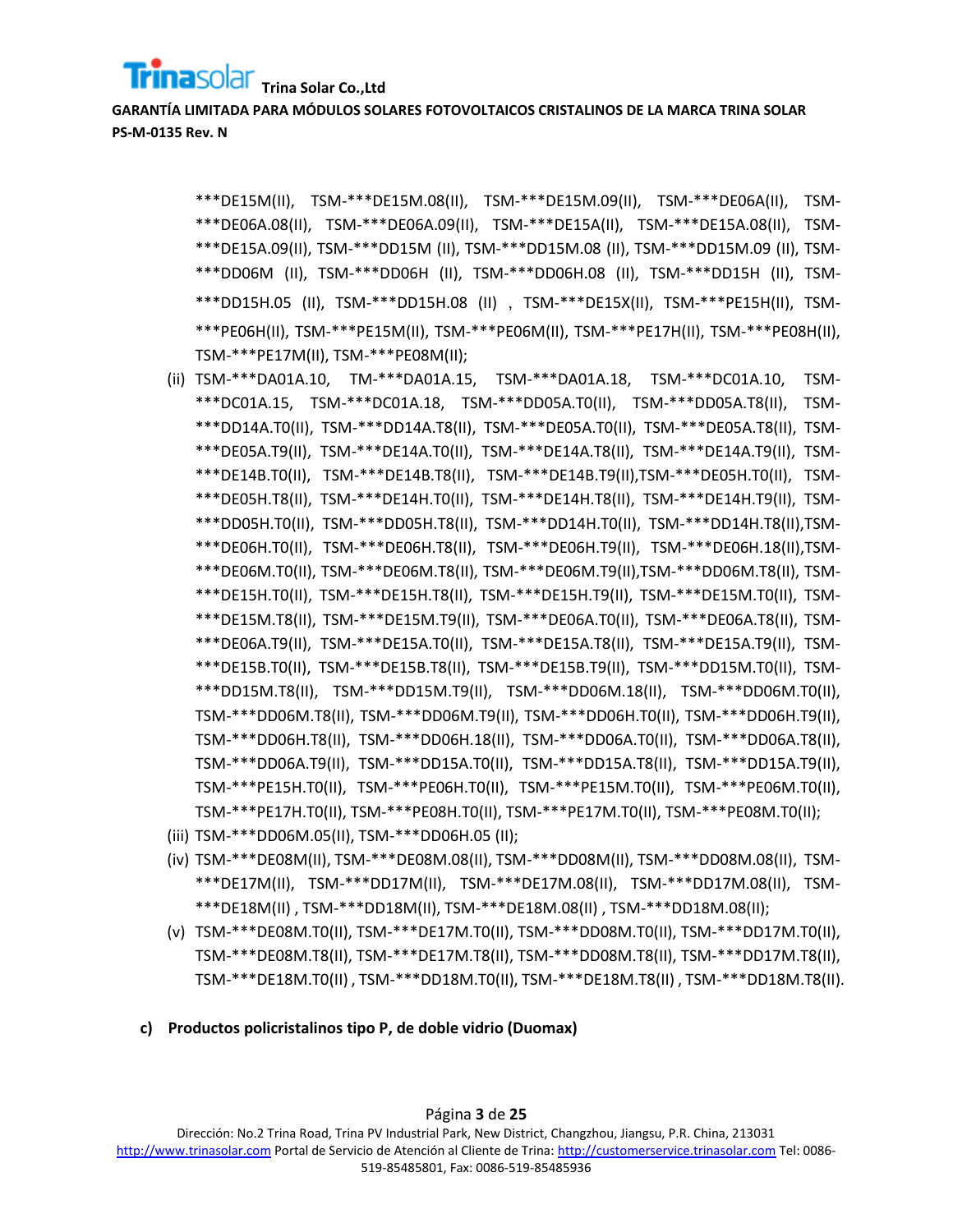## **Trina Solar Co.,Ltd**

**GARANTÍA LIMITADA PARA MÓDULOS SOLARES FOTOVOLTAICOS CRISTALINOS DE LA MARCA TRINA SOLAR PS-M-0135 Rev. N**

- (i) TSM-\*\*\*PDG5, TSM-\*\*\*PDG5.07, TSM-\*\*\*PDG5.50, TSM-\*\*\*PEG5, TSM-\*\*\*PEG5.07, TSM- \*\*\*PEG5.50, TSM-\*\*\*PEG14, TSM-\*\*\*PEG14(II), TSM-\*\*\*PEG40.40, TSM-\*\*\*PEG40.47, TSM-\*\*\*PEG40.07,TSM-\*\*\*PEG5.40, TSM-\*\*\*PEG5.47, TSM-\*\*\*PEG14.40, TSM- \*\*\*PEG14.47, TSM-\*\*\*PEG5H, TSM-\*\*\*PEG14H, TSM-\*\*\*PEG5H.40,TSM- \*\*\*PEG5H.07,TSM-\*\*\*PEG5H.47,TSM-\*\*\*PEG14H.40,TSM-\*\*PEG14H.07,TSM- \*\*\*PEG14H.47, TSM-\*\*\*PEG5H(II),TSM-\*\*\*PEG5H.40(II), TSM-\*\*\*PEG5H.07(II),TSM- \*\*\*PEG5H.47(II), TSM-\*\*\*PEG14H(II), TSM-\*\*\*PEG14H.40(II), TSM-\*\*\*PEG14H.07(II), TSM- \*\*\*PEG14H.47(II), TSM-\*\*\*PEG15H, TSM-\*\*\*PEG15, TSM-\*\*\*PEG15H(II), TSM-\*\*\*PEG15(II), TSM-\*\*\*PEG6H, TSM-\*\*\*PEG6, TSM-\*\*\*PEG6(II), TSM-\*\*\*PEG15M (II), TSM-\*\*\*PEG6M (II);
- (ii) TSM-\*\*\*PEG5.20, TSM-\*\*\*PEG5.27, TSM-\*\*\*PEG14.20, TSM-\*\*PEG5H.20, TSM- \*\*\*PEG5H.27, TSM-\*\*\*PEG14H.20,TSM-\*\*\*PEG14H.27, TSM-\*\*\*PEG5H.20(II),TSM- \*\*\*PEG5H.27(II), TSM-\*\*\*PEG14H.20(II), TSM-\*\*\*PEG14H.27((II), TSM-\*\*\*PEG15H.20, TSM-\*\*\*PEG15.20, TSM-\*\*\*PEG15H.20(II), TSM-\*\*\*PEG15.20(II), TSM-\*\*\*PEG6H.20, TSM- \*\*\*PEG6.20, TSM-\*\*\*PEG6.20(II).

## **d) Productos monocristalinos PERC tipo P, de doble vidrio (Duomax)**

- (i) TSM-\*\*\*DEG40.07(II),TSM-\*\*\*DEG5(II),TSM-\*\*\*DEG5.07(II),TSM-\*\*\*DEG14(II),TSM- \*\*DEG14.07(II), TSM-\*\*\*DEG40.47(II), TSM-\*\*\*DEG5.40(II), TSM-\*\*\*DEG5.47(II), TSM- \*\*\*DEG14.40(II), TSM-\*\*\*DEG14.47(II), TSM-\*\*\*DEG5H(II), TSM-\*\*\*DEG14H(II), TSM- \*\*\*DEG5H(II), TSM-\*\*\* DEG5H.40(II), TSM-\*\*\*DEG5H.07(II), TSM-\*\*\*DEG5H.47(II), TSM- \*\*\*DEG14H(II), TSM-\*\*\*DEG14H.40(II), TSM-\*\*\*DEG14H.07(II), TSM-\*\*\*DEG14H.47(II), TSM-\*\*\*DEG6H(II), TSM-\*\*\*DEG6M(II), TSM-\*\*\*DDG6M(II), TSM-\*\*\*DEG15H(II), TSM- \*\*\*DEG15M(II), TSM-\*\*\*DDG6H(II), TSM-\*\*\*DEG6(II), TSM-\*\*\*DEG15(II);
- (ii) TSM-\*\*\*DEG14.20(II), TSM-\*\*\*DEG5.20(II),TSM-\*\*\*DEG5.27(II), TSM-\*\*\*DEG5H.20(II), TSM-\*\*\*DEG5H.27(II), TSM-\*\*\* DEG14H.20(II), TSM-\*\*\*DEG14H.27(II), TSM- \*\*\*DEG6H.20(II), TSM-\*\*\*DEG6M.20(II), TSM-\*\*\*DEG15H.20(II), TSM-\*\*\*DEG15M.20(II), TSM-\*\*\*DDG6M.20(II), TSM-\*\*\*DDG6H.20(II), TSM-\*\*\*DEG6.20(II), TSM-\*\*\*DEG15.20(II);
- (iii) TSM-\*\*\*DEG8M.20(II), TSM-\*\*\*DEG17M.20 (II), TSM-\*\*\*DEG18M.20 (II).

## **e) Productos monocristalinos PERC bifaciales tipo P, de doble vidrio (Duomax Twin)**

- (i) TSM-\*\*\*DEG5C.07(II), TSM-\*\*\*DEG14C.07(II), TSM-\*\*\*DEG5C(II), TSM-\*\*\*DEG14C(II), TSM- \*\*\*DEG5HC(II), TSM-\*\*\*DEG5HC.07(II), TSM-\*\*\*DEG14HC(II), TSM-\*\*\* DEG14HC.07(II), TSM-\*\*\*DEG15HC(II), TSM-\*\*\*DEG15MC(II), TSM-\*\*\*DEG6HC(II), TSM-\*\*\*DEG6MC(II), TSM-\*\*\*DEG15C(II), TSM-\*\*\*DEG15C.07(II);
- (ii) TSM-\*\*\*DEG5C.27(II), TSM-\*\*\*DEG14C.27(II), TSM-\*\*\*DEG5C.20(II), TSM-\*\*\*DEG14C.20(II), TSM-\*\*\*DEG5HC.20(II), TSM-\*\*\*DEG5HC.27(II), TSM-\*\*\*DEG14HC.20(II), TSM- \*\*\*DEG14HC.27(II), TSM-\*\*\*DEG15HC.20(II), TSM-\*\*\*DEG15MC.20(II), TSM-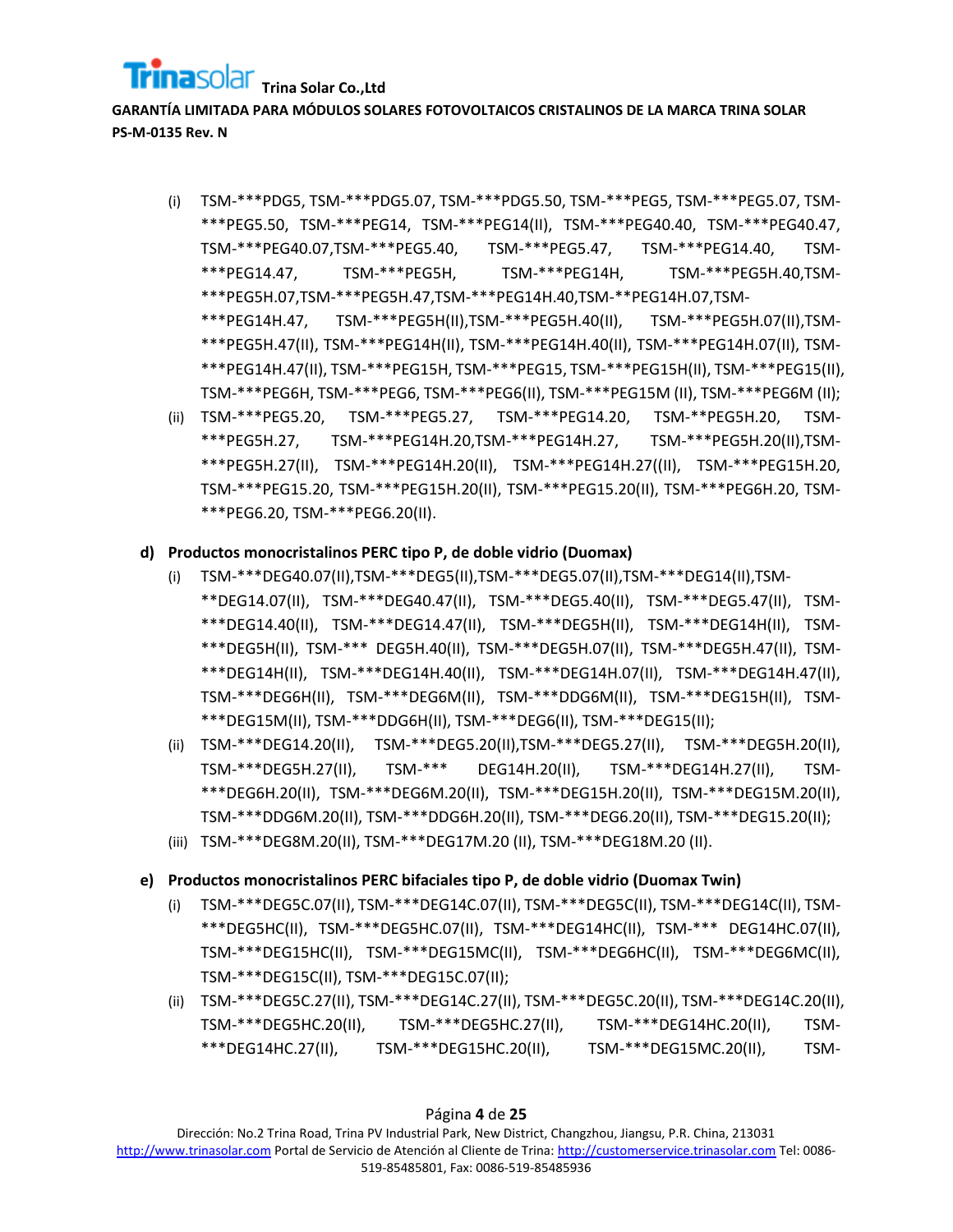

> \*\*\*DEG6HC.20(II), TSM-\*\*\*DEG6MC.20(II), TSM-\*\*\*DEG6C.20(II), TSM-\*\*\*DEG6C.20(II), TSM-\*\*\*DEG15C(II), TSM-\*\*\*DEG15C.20(II), TSM-\*\*\*DEG15MC.27(II);

- (iii) TSM-\*\*\*DEG8MC.20 (II),TSM-\*\*\*DEG17MC.20(II) , TSM-\*\*\*DEG18MC.20 (II) ,
- **f) Productos monocristalinos PERC bifaciales tipo N, de doble vidrio (Duomax Twin)**
	- (i) TSM-\*\*\*NEG16MC(II), TSM-\*\*\*NEG7MC(II);
	- (ii) TSM-\*\*\*NEG15MC.20(II), TSM-\*\*\*NEG16MC.20(II), TSM-\*\*\*NEG7MC.20(II), TSM- \*\*\*NEG15XC.20(II).

Nota: La referencia "\*\*\*" representa, en cada caso, la indicación de potencia establecida en la correspondiente Ficha Técnica del Producto (por ejemplo "TSM-285PE06H").

## **2) Normas de uso y aplicación para los Productos señalados en el apartado 1)**

Trina Solar ha establecido diversas normas de uso y aplicación para los Productos (ver Anexo: "Normas de aplicación para paneles climáticos") a fin de asegurar la funcionabilidad, durabilidad y rendimiento en condiciones climáticas distintas.

Solo para los Productos señalados en los apartados 1) c), d), e), f) pueden ser instalados en sistemas flotantes en el agua;

Trina Solar no responderá en virtud de esta Garantía limitada por aquellos Productos no utilizados con arreglo a las normas establecidas en este Anexo. Cualesquiera Riesgos, pérdidas, daños y perjuicios causados por infracciones del Comprador de las "Normas de aplicación para paneles climáticos" serán asumido exclusivamente por el Comprador.

|    | <b>Ambiente</b>                                              | <b>Temperatura</b>                                                     | <b>Humedad Relativa</b>                                        | <b>Irradiación</b><br>kwh/m2 |
|----|--------------------------------------------------------------|------------------------------------------------------------------------|----------------------------------------------------------------|------------------------------|
| 1) | Alta temperatura y zona de alta<br>humedad                   | Media de temperatura anual > 23°C<br>Temperatura mínima mensual > 18°C | HR media anual $> 70\%$<br>HR media mensual<br>mínima > $60\%$ |                              |
| 2) | Diferencia de alta temperatura y<br>zona de alta irradiación | Desierto y zona Gobi                                                   |                                                                | >1800                        |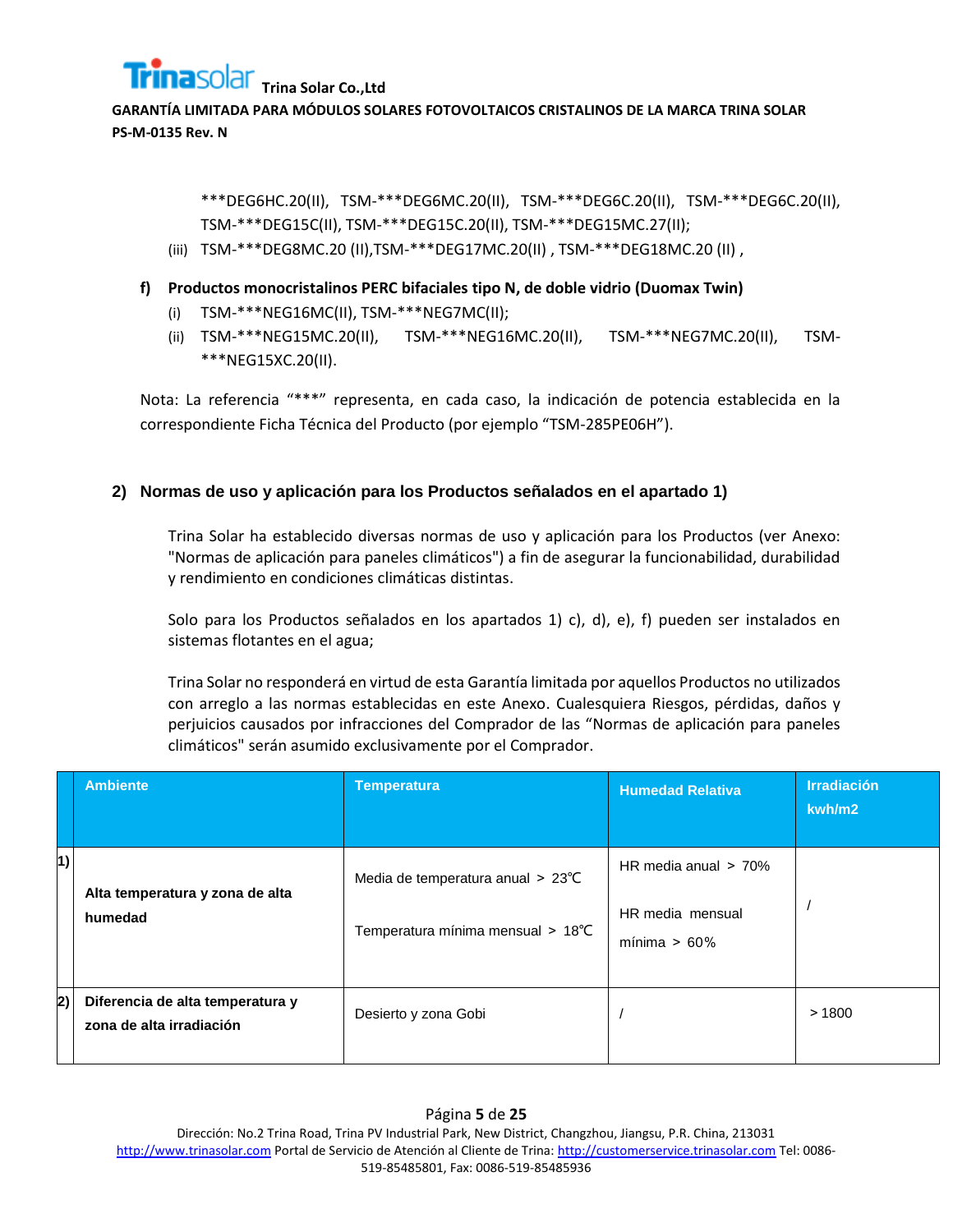

| 3)         | Zona Gélida (baja irradiación) | < -10°C (Temperatura mínima<br>mensual)          | < 1400 |
|------------|--------------------------------|--------------------------------------------------|--------|
| $\vert 4)$ | <b>Normal</b>                  | No indicado en los apartados 1 a 3<br>anteriores |        |

## **3) Garantía**

## **a) 10 años de Garantía limitada del Producto**

Respecto de los Productos señalados en los apartados 1) c) (i), d) (i), e) (i), f) (i), Trina Solar garantiza que, durante un período de diez años a partir de la Fecha de Inicio de la Garantía (definida en el apartado 4)), los Productos no presentarán defectos de materiales, mano de obra o fabricación que impidan de manera sustancial la función de generación de energía de los Productos.

Esta Garantía limitada de Producto cubre la rotura de cristal siempre y cuando la rotura del mismo no se deba a factores externos (es decir, solo está cubierta la rotura causada por el propio cristal o por el módulo).

Cualquier deterioro en la apariencia de los Productos(incluyendo, sin limitación, rayas de cualquier tipo, manchas, desgaste mecánico, óxido, moho, deformación o descolorimiento) o cualquier otro cambio en los Productos que tengan lugar tras la entrega (Incoterms 2020) al Comprador no constituirán un defecto a los efectos de esta Garantía limitada del Producto.

## **b) 12 años de Garantía limitada de Producto**

Respecto de los Productos señalados en los apartados 1) a), b), c) (ii), d) (ii), (iii), e) (ii), (iii), f) (ii), Trina Solar garantiza que, durante un período de doce años a partir de la Fecha de Inicio de la Garantía (definida en el apartado 4)), los Productos no presentarán defectos de materiales, mano de obra o fabricación que impidan de manera sustancial la función de generación de energía de los Productos.

Esta Garantía limitada de Producto cubre la rotura de cristal siempre y cuando la rotura del mismo no se deba a factores externos (es decir, solo está cubierta la rotura causada por el propio cristal o por el módulo).

Cualquier deterioro en la apariencia de los Productos (incluyendo, sin limitación, rayas de cualquier tipo, manchas, desgaste mecánico, óxido, moho, deformación o descolorimiento) o cualquier otro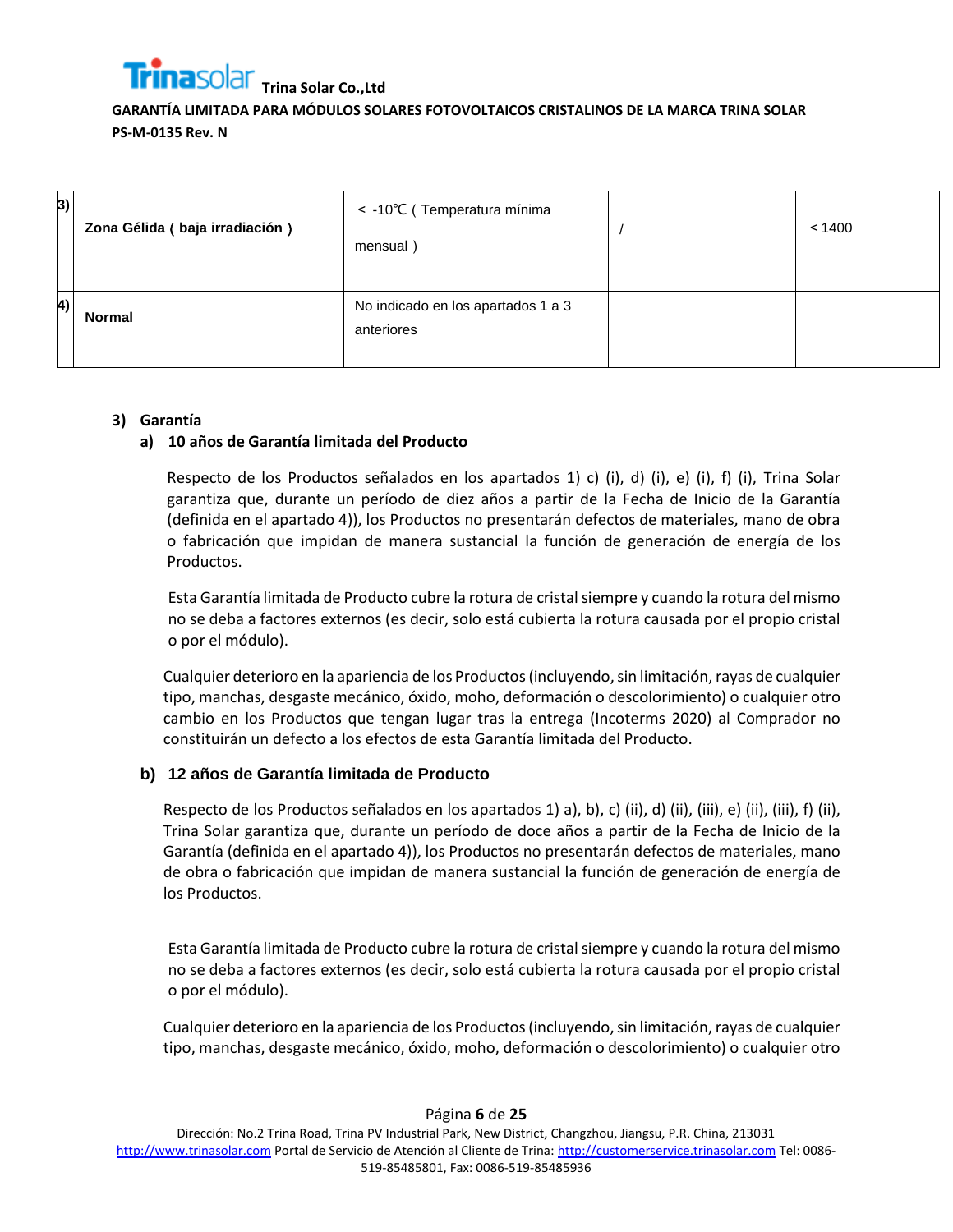**GARANTÍA LIMITADA PARA MÓDULOS SOLARES FOTOVOLTAICOS CRISTALINOS DE LA MARCA TRINA SOLAR PS-M-0135 Rev. N**

cambio en los Productos que tengan lugar tras la entrega (Incoterms 2020) al Comprador no constituirán un defecto a los efectos de esta Garantía limitada del Producto.

**c) 25 años de Garantía limitada de la Potencia de Salida para Productos de Vidrio/ lamina de aislamiento posterior (Glass/Back Sheet)**

Adicionalmente, respecto de los Productos señalados en los apartados 1 a), b), Trina Solar garantiza que, por un período de veinticinco años a partir de la Fecha de Inicio de la Garantía (definida en el apartado 4)), la pérdida de la potencia de salida relativa a la potencia inicialmente garantizada, que se define como Vatios de Potencia Pico Pmax (Wp) más Vatios de Potencia Pico Pmax (Wp) multiplicados por el límite inferior de la Tolerancia de Salida Pmax (%) que se especifica en la correspondiente Ficha Técnica del Producto, medida en Condiciones de Prueba Estándar (STC: irradiación 1000w/m², temperatura 25°, AM1.5), medida por Trina Solar o por un tercero experto reconocido por Trina Solar y el Comprador, no excederá de lo siguiente:

- Para los Productos tipo P Policristalinos (definidos en el apartado 1a): 2,5 % en el primer año. Desde el 2º hasta el 25º año, la media anual de pérdida no superará el 0,65%. Al final del 25º año, la potencia de salida real no será menor del 81,9%.
- **•** Para los Productos tipo P Monocristalinos PERC (definidos en los apartados1) b) (i), (ii), (iii)): 2,5 % en el primer año. Desde el 2º hasta el 25º año, la media anual de pérdida no superará el 0,6%. Al final del 25º año, la potencia de salida real no será menor del 83,1%.
- Para los Productos tipo P Monocristalinos PERC (definidos en los apartados1) b) (iv), (v)): 2 % en el primer año. Desde el 2º hasta el 25º año, la media anual de pérdida no superará el 0,55%. Al final del 25º año, la potencia de salida real no será menor del 84,8%.

(Nota: de acuerdo con lo previsto para las Condiciones de Prueba Estándar - STC, las incertidumbres del sistema de medición deben incluirse en todas las medidas de salida de potencia)

**d) 30 años de Garantía limitada de la Potencia de Salida para Productos de Doble Vidrio (Dual Glass)**

Adicionalmente, respecto de los Productos señalados en los apartados 1 c), d) y la parte frontal (sin J-Box) de los Productos señalados en los apartados 1) e), f), ), b), Trina Solar garantiza que, por un período de treinta años a partir de la Fecha de Inicio de la Garantía (definida en el apartado 4)), la pérdida de la potencia de salida relativa a la potencia inicialmente garantizada, que se define como Vatios de Potencia Pico Pmax (Wp) más Vatios de Potencia Pico Pmax (Wp) multiplicados por el límite inferior de la Tolerancia de Salida Pmax (%) que se especifica en la correspondiente Ficha Técnica del Producto, medida en Condiciones de Prueba Estándar (STC: irradiación 1000w/m², temperatura 25°, AM1.5), medida por Trina Solar o por un tercero experto reconocido por Trina Solar y el Comprador, no excederá de lo siguiente: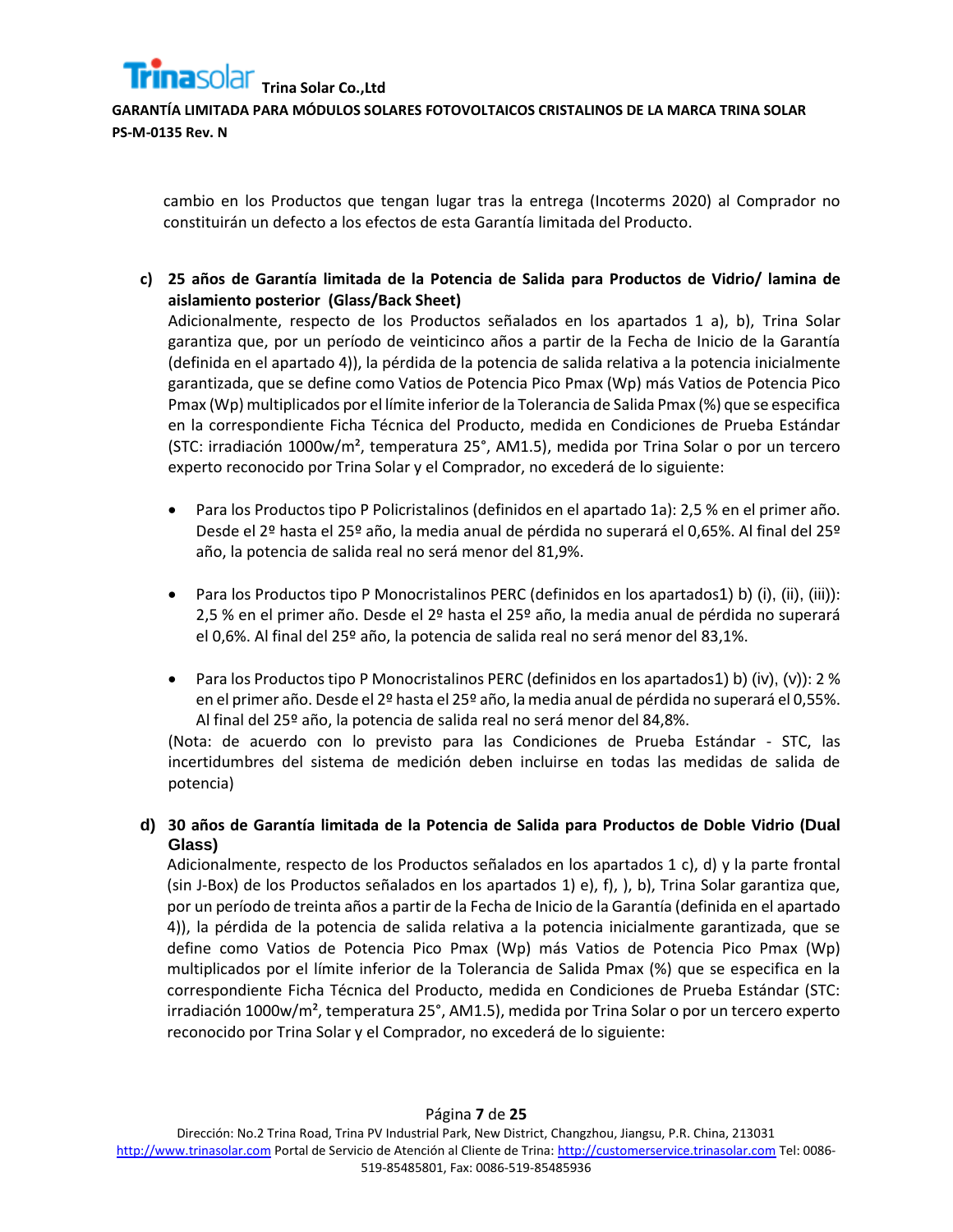## **GARANTÍA LIMITADA PARA MÓDULOS SOLARES FOTOVOLTAICOS CRISTALINOS DE LA MARCA TRINA SOLAR PS-M-0135 Rev. N**

- Para los Productos tipo P Policristalinos Duomax (definidos en el apartado 1 c)), los Productos tipo P Monocristalinos PERC Duomax (definidos en los apartados 1 d) (i), (ii), la parte frontal (sin J-Box) de los Productos tipo P Monocristalinos PERC Duomax Twin (definidos en los apartados 1) e) (i) (ii)): 2,5 % en el primer año. Desde el 2º hasta el 30º año, la media anual de pérdida no superará el 0,5%. Al final del 30º año, la potencia de salida real no será menor del 83%.
- Para los Productos tipo P Monocristalinos Duomax (definidos en el apartado 1 d) (iii)), la parte frontal (sin J-Box) de los Productos tipo P Monocristalinos PERC Duomax Twin (definidos en los apartados 1) e) (iii)): 2 % en el primer año. Desde el 2º hasta el 30º año, la media anual de pérdida no superará el 0,45%. Al final del 30º año, la potencia de salida real no será menor del 85%.
- Para la parte frontal (sin J-Box) de los Productos tipo N Monocristalinos PERC Duomax Twin (definidos en el apartado 1) f)): 1,5% en el primer año. Desde el 2º hasta el 30º año, la media anual de pérdida no superará el 0,5%. Al final del 30º año, la potencia de salida real no será menor del 84%.

(Nota: de acuerdo con lo previsto para las Condiciones de Prueba Estándar - STC, las incertidumbres del sistema de medición deben incluirse en todas las medidas de salida de potencia)

## **4) Fecha de Inicio de la Garantía**

La Fecha de Inicio de la Garantía esla fecha de instalación de los Productos o tres meses tras la entrega (Incoterms 2020) de los Productos al Comprador, lo que ocurra antes.

## **5) Exclusiones y Limitaciones**

Esta Garantía limitada no resultará aplicable a ningún Producto que haya estado sujeto a:

- a) El impago del precio de compra a Trina Solar o sus filiales que hayan puesto los módulos en el mercado aunque (i) dicho pago haya vencido y (ii) el cliente directo que haya obtenido el módulo de Trina Solar o su filial (el "Cliente Directo") no esté facultado para retener la totalidad o parte del precio de compra. Trina Solar deberá informar del impago al Comprador y proporcionarle el nombre y la dirección completa del Cliente Directo que no haya pagado el módulo. En caso de que Trina Solar pueda rechazar la reclamación en virtud de esta Garantía limitada invocando lo dispuesto en esta sección, el Comprador podrá depositar dicho importe no pagado para desbloquear la reclamación en virtud de la Garantía limitada;
- b) El incumplimiento a la hora de proporcionar prueba de compra o información sobre el producto;
- c) El incumplimiento de los requisitos previstos en el manual de usuario de Trina Solar o las normas de uso y aplicación de los Productos (definidos en el apartado 2) y el Anexo;
- d) El uso y mantenimiento inadecuado (incluyendo, sin limitación, los requisitos de uso y mantenimiento incluidos en el manual de usuario de Trina Solar o los requisitos aplicables de conformidad con las normas legales y reglamentarias locales aplicables en el lugar de la instalación);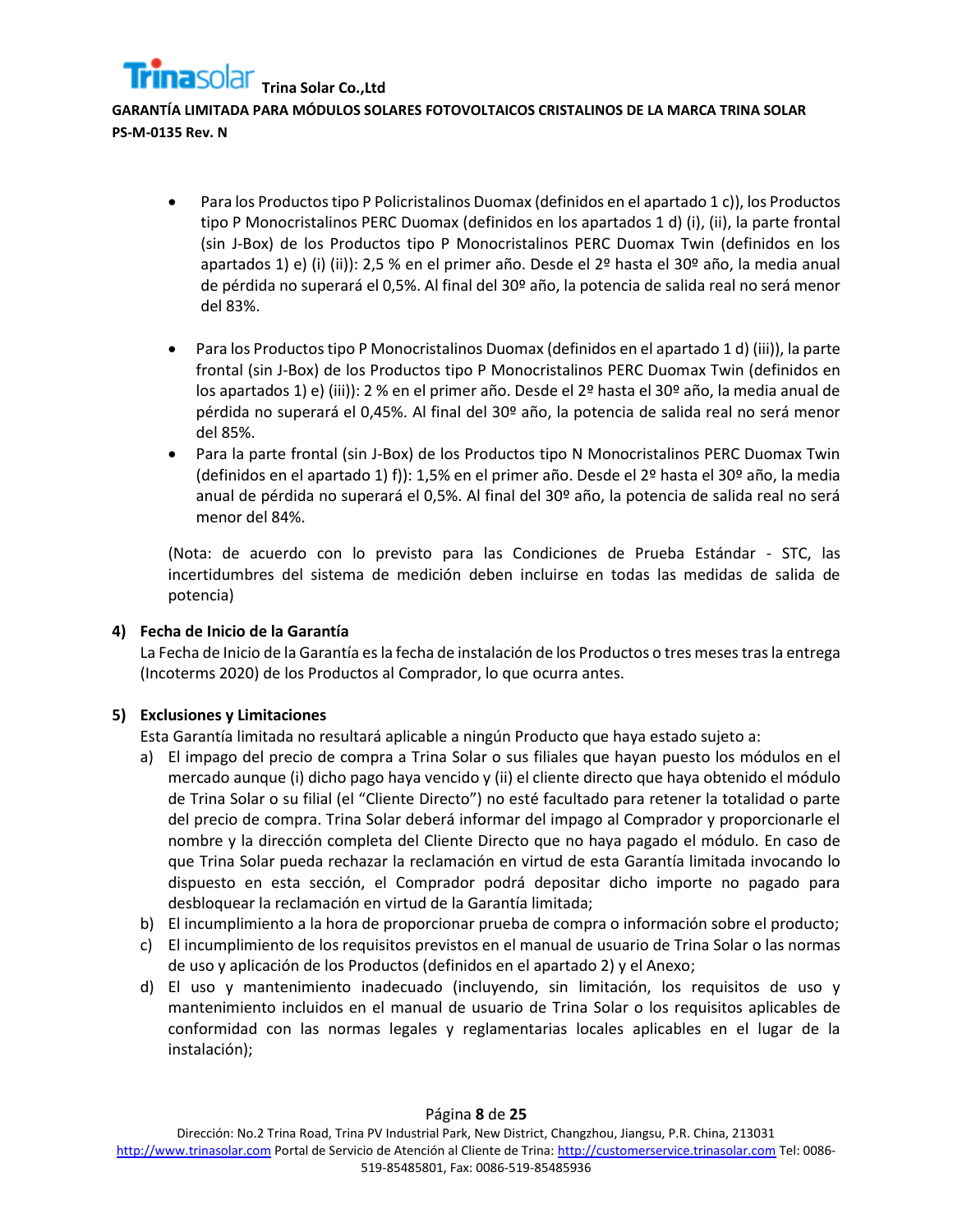## **GARANTÍA LIMITADA PARA MÓDULOS SOLARES FOTOVOLTAICOS CRISTALINOS DE LA MARCA TRINA SOLAR PS-M-0135 Rev. N**

- e) Servicios técnicos realizados por técnicos no cualificados de conformidad con la legislación y reglamentos aplicables en el lugar de la instalación;
- f) Modificación, eliminación o ilegibilidad del tipo de Producto, la placa de identificación o el número de serie (salvo por acción u omisión de Trina Solar);
- g) La instalación en unidades móviles (a excepción del sistema de rastreo fotovoltaico), como por ejemplo vehículos, barcos o estructuras marítimas (salvo en sistemas flotantes en el agua con arreglo al apartado 2);
- h) La exposición a voltaje superior al voltaje máximo del sistema o sobrecargas de energía;
- i) Componentes defectuosos en la construcción sobre la que se instala el módulo;
- j) La exposición a alteraciones del color por moho u otros efectos externos similares;
- k) Modificaciones no autorizadas:
	- i) Explotación/mantenimiento realizado con piezas no autorizadas;
	- ii) Sometimiento a condiciones ambientales extremas, o cambios bruscos en las mismas que den lugar a corrosión, oxidación o afectación por productos químicos;
	- iii) Otras circunstancias fuera del control razonable de Trina Solar (incluidos daños directos o indirectos producidos por conflictos bélicos, incendios, inundaciones, huracanes, erupciones volcánicas, desprendimientos/hundimientos de la superficie, corrimientos de tierra, rayos, terremotos, nevadas, granizos, ventiscas, etc.);
- l) El uso de los Productos de tal manera que se vulneren los derechos de propiedad intelectual e industrial de Trina Solar o de terceros (incluyendo, sin limitación, patentes, marcas registradas, etc.);
- m) La posterior reventa de los Productos sin consentimiento de Trina Solar desde el país en el que los Productos fueron puestos a la venta por primera vez hacia otro país no está permitida, salvo con el consentimiento de Trina Solar ("Prohibición de Importación Paralela"). La Prohibición de Importación Paralela no resulta de aplicación a las ventas que tengan lugar dentro de la Unión Europea (UE), donde las ventas de un Estado miembro a otro Estado miembro no requieren del consentimiento de Trina Solar. No obstante, sí será necesario el consentimiento de Trina Solar para las ventas de los Productos desde fuera de la UE hacia la UE, o desde un Estado miembro de la UE hacia fuera de la UE.
- n) De aplicación sólo para los compradores ubicados en Australia: Esta Garantía limitada será válida únicamente para Productos comercializados por distribuidores australianos autorizados. Los Compradores pueden contactar con el Servicio de Atención al Cliente de su región (tal y como se detalla en el apartado 8) para obtener información sobre los distribuidores autorizados en Australia.
- o) De aplicación sólo para los compradores ubicados en los Estados Unidos de América: Esta Garantía limitada será válida únicamente para productos comercializados por distribuidores estadounidenses autorizados. Los Compradores pueden contactar con el Servicio de Atención al Cliente de su región (tal y como se detalla en el apartado 8) para obtener información sobre los distribuidores autorizados en los Estados Unidos de América.
- p) De aplicación sólo para los compradores ubicados en Japón: Esta Garantía limitada será válida únicamente para productos comercializados por distribuidores japoneses autorizados. Los Compradores pueden contactar con el Servicio de Atención al Cliente de su región (tal y como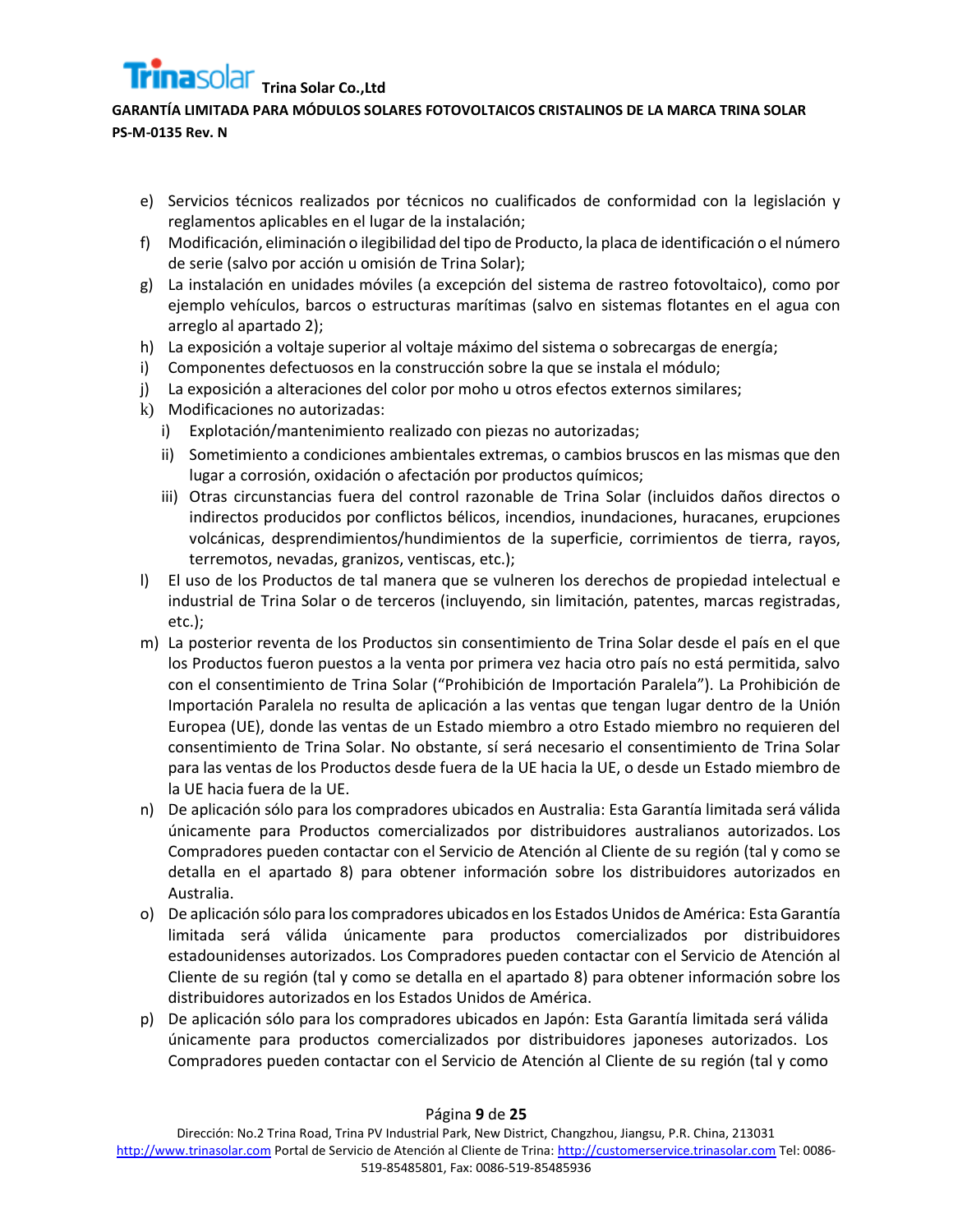

se detalla en la Cláusula 8) para obtener información sobre los distribuidores autorizados en Japón.

## **6) Reparación, Sustitución o Reembolso**

- a) El único y exclusivo remedio para el Comprador en virtud de esta Garantía limitada (aunque el Comprador deberá tener en cuenta lo previsto en el apartado 6(d) siguiente con respecto a la posible existencia de otros derechos imperativos, y lo indicado en el apartado 6(e) para los Compradores Australianos), Trina Solar, a su exclusiva discreción, podrá optar entre las siguientes alternativas con respecto a los Productos en cuestión:
	- i) establecer un plan de mantenimiento y reparación de los Productos defectuosos; o
	- ii) reembolsar el valor de la diferencia entre la potencia real en Condiciones de Prueba Estándar y la potencia garantizada de los Productos defectuosos (Diferencia de valor = precio de mercado en el momento de cursarse las reclamaciones por la Garantía (por Watt) \* (importe de la potencia teórica pendiente garantizada con arreglo al apartado 3 c), d) – suma de la potencia real en Condiciones de Prueba Estándar medida con arreglo a los apartados 3 c), d); o
	- iii) reembolsar el precio residual de los Productos defectuosos. A los efectos de esta Garantía limitada, el valor residual es igual al valor de mercado en el momento en que se interponga la reclamación de garantía (precio unitario por vatio) \* la potencia original garantizada en la matrícula \* periodo de garantía restante (años) / periodo total de garantía original por Trina Solar; o
	- iv) facilitar Productos gratuitos para compensar la diferencia entre la potencia real en Condiciones de Prueba Estándar y la potencia garantizada de los Productos defectuosos (Diferencia de potencia = importe de la potencia teórica pendiente garantizada con arreglo al apartado 3 c), d) – suma de la potencia real en Condiciones de Prueba Estándar medida con arreglo a los apartados 3 c), d); o
	- v) sustituir los Productos defectuosos o partes de los mismos por Productos nuevos o refabricados, sin coste. La potencia total nominal de los Productos sustituidos no será inferior a la potencia teórica pendiente garantizada de los Productos defectuosos. Trina Solar se reserva el derecho a proporcionar Productos similares en sustitución de los Productos defectuosos si estos dejaran de fabricarse o no estuvieran disponibles por cualquier otro motivo.

Durante el periodo de garantía de los apartados 3) a) y b), en el supuesto de que Trina Solar optara por las opciones del apartado 6) a) (i), Trina Solar correrá con los gastos de reparación y todos los gastos razonables de seguros y transporte (excepto transporte aéreo), despacho de aduanas, y cualesquiera otros costes razonables para el transporte de los Productos reparados al Comprador (el Comprador podrá reclamar el reembolso por Trina Solar de tales costes facilitando una factura del proveedor correspondiente a Trina Solar acreditativa de que tales gastos han sido incurridos). El Comprador correrá con los costes y otros gastos relacionados con la retirada, reempaquetado, instalación o reinstalación. Más allá del plazo de la garantía previsto en los apartados 3) a) y b), el Comprador correrá con todos los costes razonables de cualesquiera materiales, trabajo,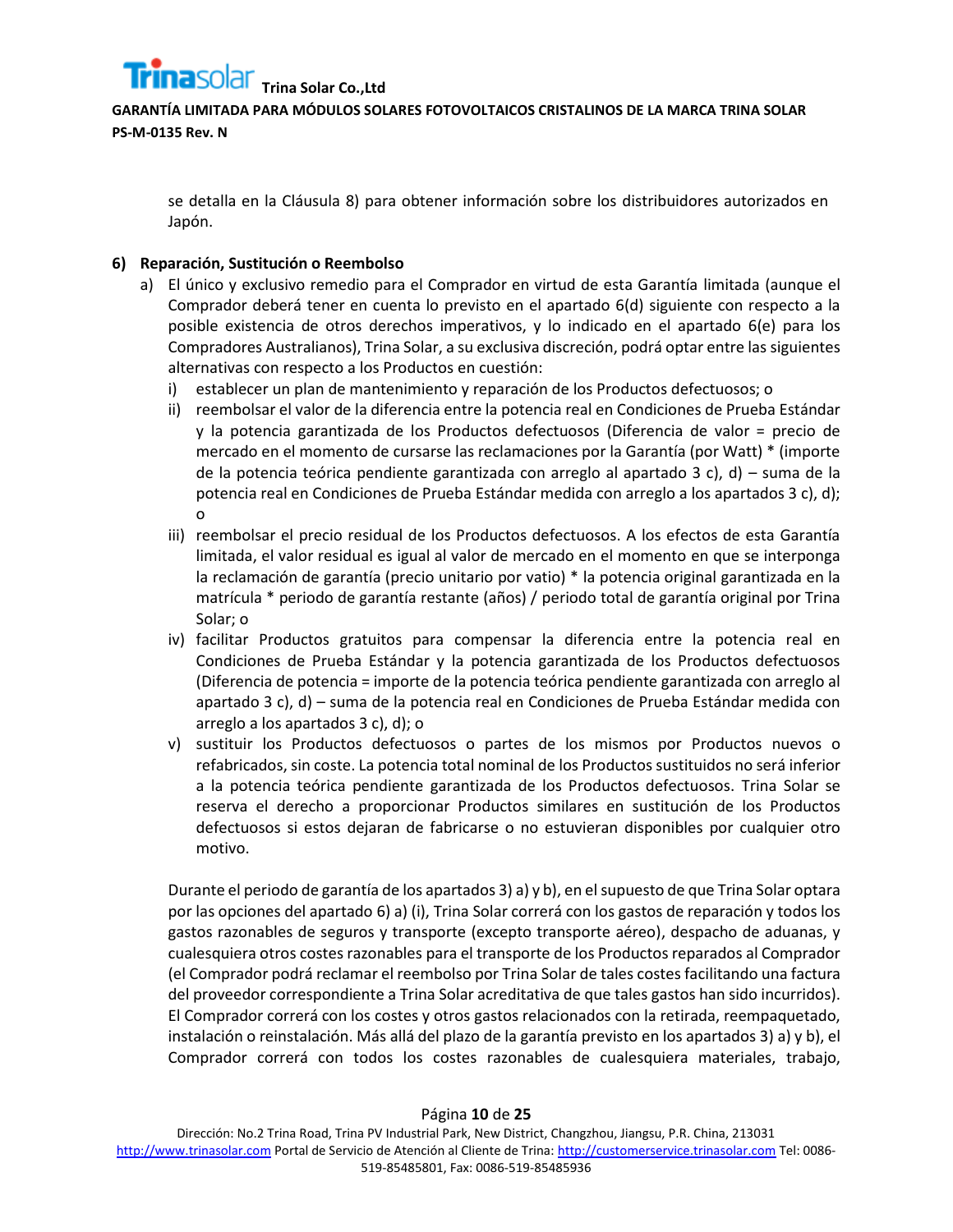**GARANTÍA LIMITADA PARA MÓDULOS SOLARES FOTOVOLTAICOS CRISTALINOS DE LA MARCA TRINA SOLAR PS-M-0135 Rev. N**

transporte, desmontaje, retirada, reempaquetado, instalación o reinstalación relacionados con la reparación.

En caso de que Trina Solar opte por las opciones de los apartados 6 a), (iv) o (v), correrá con todos los costes de seguro y transporte (excepto transporte aéreo), despacho de aduana y cualquier otro coste razonable el reenvío de los Productos sustitutivos al Comprador (en dicho caso, el Comprador podrá reclamar a Trina Solar el reembolso de estos gastos acreditándolos proporcionando la correspondiente factura de los proveedores de los servicios correspondientes). El Comprador correrá con los costes y gastos de retirada, reempaquetado, instalación o reinstalación de los Productos.

El Comprador se hará cargo de los Productos defectuosos o que hayan llegado al final de su vida útil, si fuera legalmente permitido y de acuerdo con la normativa local aplicable, salvo que Trina Solar acepte quedarse o fuera imperativo que se quedara con dichos productos de vuelta.

- b) Los periodos de Garantía limitada definidos en el apartado 3 a), b), c), d) no se prorrogarán ni renovarán con la reparación o sustitución de los Productos defectuosos por parte de Trina Solar. El periodo de Garantía limitada para los Productos reparados o de sustitución será el período de Garantía limitada restante de los Productos originales.
- c) Queda excluida cualquier otra reclamación frente a Trina Solar por la presente Garantía limitada. Trina Solar no será responsable bajo esta Garantía Limitada de los daños especiales, incidentales o emergentes (incluidos el lucro cesante, interrupción de actividad comercial, pérdida de generación de energía, daño a la imagen profesional o la reputación comercial o los perjuicios por demora) de origen contractual, de garantía, por negligencia o por responsabilidad objetiva. Esta exclusión se aplicará en la medida prevista por la ley, e incluso aunque se considere que los remedios establecidos a continuación no hayan cumplido su propósito esencial.
- d) USTED PODRÍA TENER DERECHOS LEGALES ESPECÍFICOS AL MARGEN DE ESTA GARANTÍA LIMITADA. USTED PODRÍA TENER OTROS DERECHOS QUE VARÍAN DE ESTADO A ESTADO. ESTA GARANTÍA LIMITADA NO AFECTA A NINGÚN DERECHO ADICIONAL QUE PUEDA TENER CONFORME A LAS LEYES QUE REGULAN EN SU TERRITORIO LA VENTA DE BIENES DE CONSUMO, INCLUIDAS, ENTRE OTRAS, LAS LEYES NACIONALES DE TRANSOSICION DE LA DIRECTIVA 99/94/CE O CONFORME A LA LEY DE GARANTÍAS MAGNUSON MOSS (*MAGNUSON MOSS WARRANTY ACT*). ALGUNOS ESTADOS NO PERMITEN LA EXCLUSIÓN O LIMITACIÓN DE LOS DAÑOS INCIDENTALES O EMERGENTES, EN CUYO CASO NO SERÁN DE APLICACIÓN LAS LIMITACIONES O EXCLUSIONES ESTABLECIDAS EN ESTA DECLARACIÓN DE GARANTÍA LIMITADA.
- e) La siguiente declaración resulta de aplicación a los Compradores que sean "Consumidores" de acuerdo con el significado previsto en la Ley de Consumidores de Australia: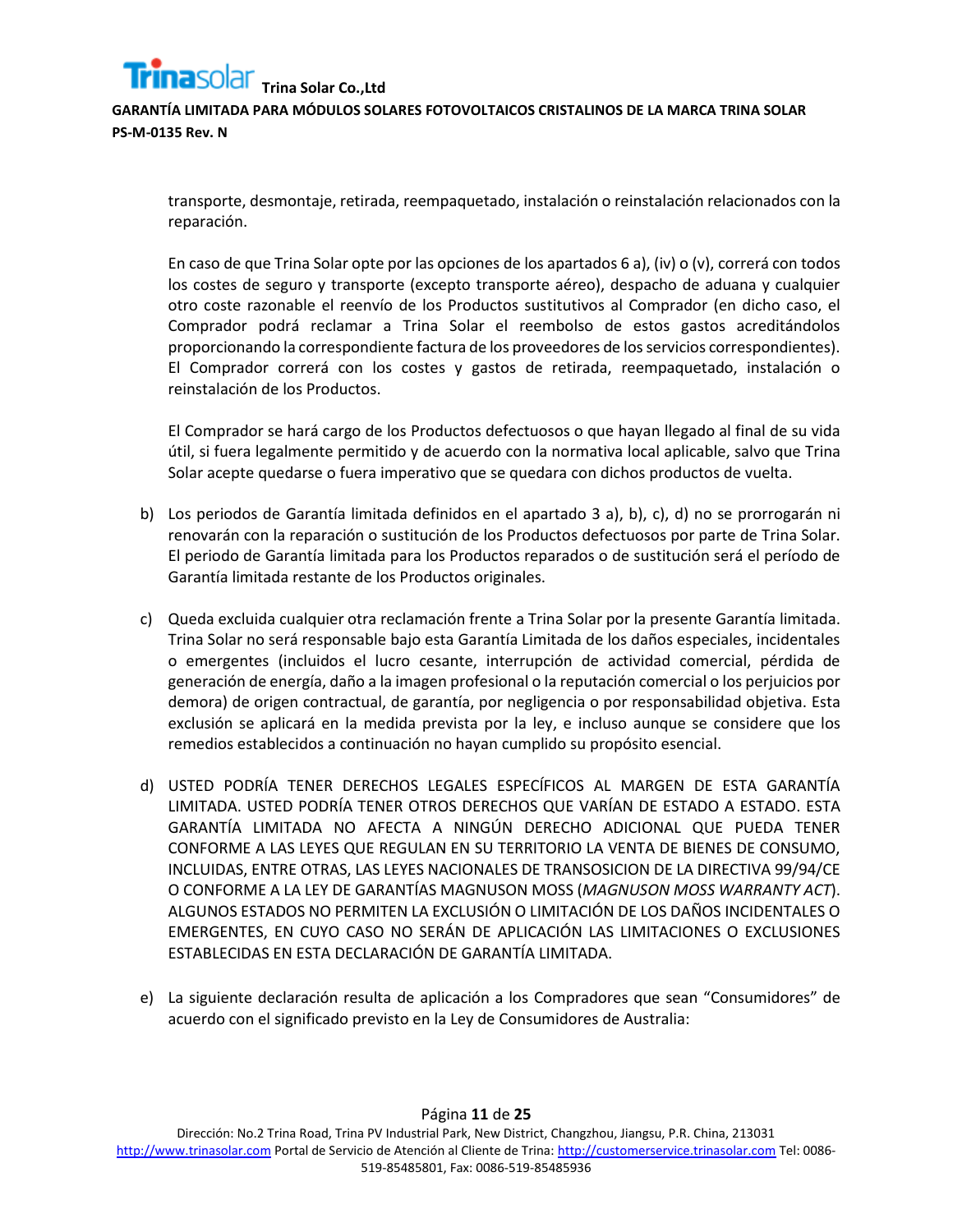**GARANTÍA LIMITADA PARA MÓDULOS SOLARES FOTOVOLTAICOS CRISTALINOS DE LA MARCA TRINA SOLAR PS-M-0135 Rev. N**

"Nuestros Productos vienen acompañados de una serie de garantías que no pueden ser excluidas en virtud de la Ley de Consumidores de Australia. Usted tiene derecho a la sustitución o a la devolución en caso de fallo grave, así como a ser indemnizado por cualquier otro daño o perjuicio razonablemente previsible. Adicionalmente, tiene derecho a que la reparación o sustitución de los Productos si dejan de tener un nivel de calidad aceptable, aunque el fallo no alcance el nivel de un fallo grave."

## **7) Derechos y Acciones contra Terceros**

Esta Garantía limitada debe ser entenderse como una garantía separada e independiente de cualquier otro acuerdo contractual con terceros en relación con los Productos. Esta Garantía no afectará a ningún derecho, obligación ni acción de que, en su caso, disponga el Comprador frente a terceros por defectos, falta de conformidad o incumplimiento de los Productos, sea cual sea su base legal. Los derechos y acciones previstos en esta garantía son adicionales a cualquier otro derecho o acción contra terceros a los que el Comprador pudiera tener derecho de acuerdo con la Ley o conforme a los acuerdos con dichos terceros.

- **8) Procedimiento de Reclamación. Períodos de Notificación. Expiración de los Derechos de Garantía. Limitaciones.**
	- a) El Comprador deberá notificar a Trina Solar en relación a esta Garantía limitada utilizando el Portal de Atención al Cliente de Trina Solar a través de la página web [http://customerservice.trinasolar.com;](http://customerservice.trinasolar.com/) o, alternativamente, a través de carta o fax. La notificación debe especificar la reclamación alegada y, sin limitación, debe incluir prueba de compra (facturas de compra indicando la fecha de compra, números de serie de los Productos en cuestión y defecto o error de funcionamiento (esto es, relacionado con el transporte, almacenamiento, instalación o uso) de los Productos. Los centros de atención al cliente regionales son:

## **Atención al Cliente - Europa**

Trina Solar (Schweiz) AG Birkenweg 4 8304 Wallisellen, Suiza T +41 43 299 68 00 F +41 43 299 68 10 [http://customerservice.trinasolar.com](http://customerservice.trinasolar.com/)

## **Atención al Cliente - Australia y Nueva Zelanda**

Trina Solar (Australia) Pty Ltd Level 35, 60 Margaret Street, Sydney NSW 2000, Australia T +61 0 2 9199 8500 F +61 2 9199 8006 [http://customerservice.trinasolar.com](http://customerservice.trinasolar.com/)

**Atención al Cliente - América** Trina Solar (U.S.), Inc. 100 Century Center, Suite 501, San Jose CA 95112, EE.UU. T +1 800 696 7114 F +1 800 696 0166 [http://customerservice.trinasolar.com](http://customerservice.trinasolar.com/)

#### **Atención al Cliente - Japón**

Trina Solar (Japan) Limited World Trade Center Building 21F 4-1, Hamamatsu-cho, 2-chome, Minato-ku, Tokyo, Japón, 105-6121 T +81 -3 -3437 -7000 F +81-3-3437-7001 [http://customerservice.trinasolar.com](http://customerservice.trinasolar.com/)

#### Página **12** de **25**

Dirección: No.2 Trina Road, Trina PV Industrial Park, New District, Changzhou, Jiangsu, P.R. China, 213031 [http://www.trinasolar.com](http://www.trinasolar.com/) Portal de Servicio de Atención al Cliente de Trina[: http://customerservice.trinasolar.com](http://customerservice.trinasolar.com/) Tel: 0086- 519-85485801, Fax: 0086-519-85485936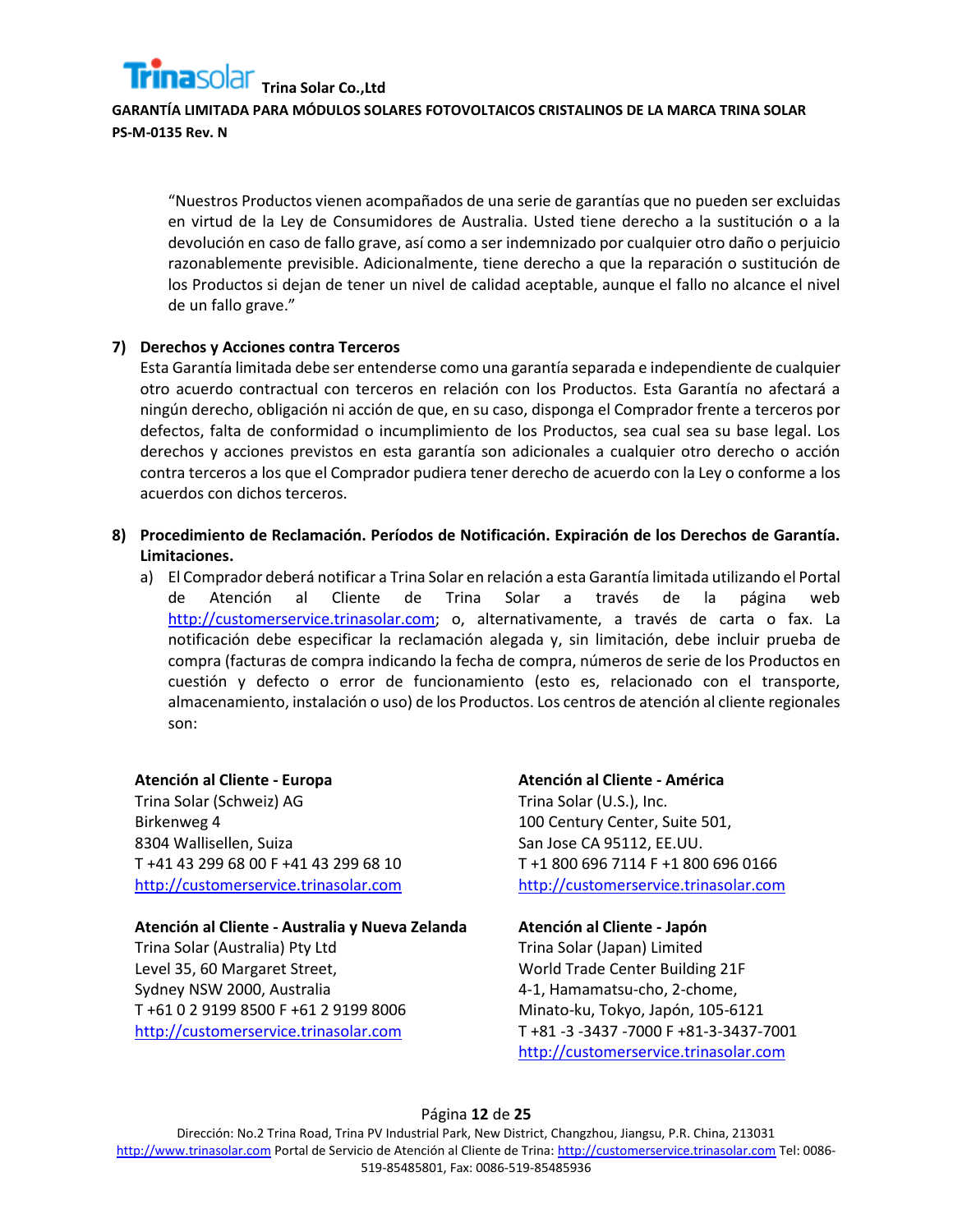

**Atención al Cliente - Resto del Mundo** Trina Solar Co.,Ltd No. 2 Trina Road, Trina PV Industrial Park, New District, Changzhou, Jiangsu, P.R. China, 213031 T +86 519 8548 2008 F +86 519 8517 6021 [http://customerservice.trinasolar.com](http://customerservice.trinasolar.com/)

- b) Cualquier disputa sobre datos técnicos relacionada con una reclamación realizada en virtud de esta Garantía limitada por defectos de los Productos serán resueltas mediante dictamen pericial. Trina Solar y el Comprador, a solicitud de cualquiera de ellos, designarán como perito y tasador independiente a un experto y tasador de prestigio de un instituto internacional de certificación de primer nivel, como por ejemplo el Fraunhofer ISE de Friburgo, Alemania, el TÜV Rheinland, el TÜV SÜD o el ASU Arizona State University, entre otros (el "Perito Técnico"). La decisión del Perito Técnico será definitiva, concluyente, vinculante y ejecutable en cualquier procedimiento iniciado en virtud de esta Garantía limitada. El Perito Técnico deberá (i) actuar como perito experto reconocido por Trina Solar; (ii) permitir a las partes una oportunidad razonable para efectuar alegaciones y contra-alegaciones; (iii) tener en cuenta las alegaciones y contra-alegaciones presentadas; y (iv), si alguna de las partes así lo requiere, presentar por escrito los motivos de su decisión.
- c) Las reclamaciones por incumplimiento de esta Garantía limitada deberán presentarse dentro de los dos (2) meses siguientes al descubrimiento del incumplimiento.
- d) No se aceptará la devolución de ningún Producto defectuoso sin la autorización previa y por escrito de Trina Solar.

## **9) Fuerza mayor**

Trina Solar no será responsable ni estará obligada de forma alguna frente al Comprador por el incumplimiento o la demora en el cumplimiento de sus obligaciones derivadas de esta Garantía limitada por razones de fuerza mayor, como, por ejemplo, conflictos bélicos, revueltas, huelgas, indisponibilidad de mano de obra o materiales adecuados y suficientes o fallos de capacidad, técnicos o de rendimiento y cualquier acontecimiento imprevisto que se escape de su control, incluidos, sin limitación, cualquier acontecimiento o circunstancia tecnológica o física que no sea razonablemente conocida o comprendida al momento de la venta de los Productos defectuosos o de la notificación de la reclamación correspondiente en virtud de esta Garantía Limitada.

## **10) Cesión de la Garantía**

La Garantía limitada puede cederse si los Productos permanecen instalados en su lugar original de instalación.

## **11) Validez**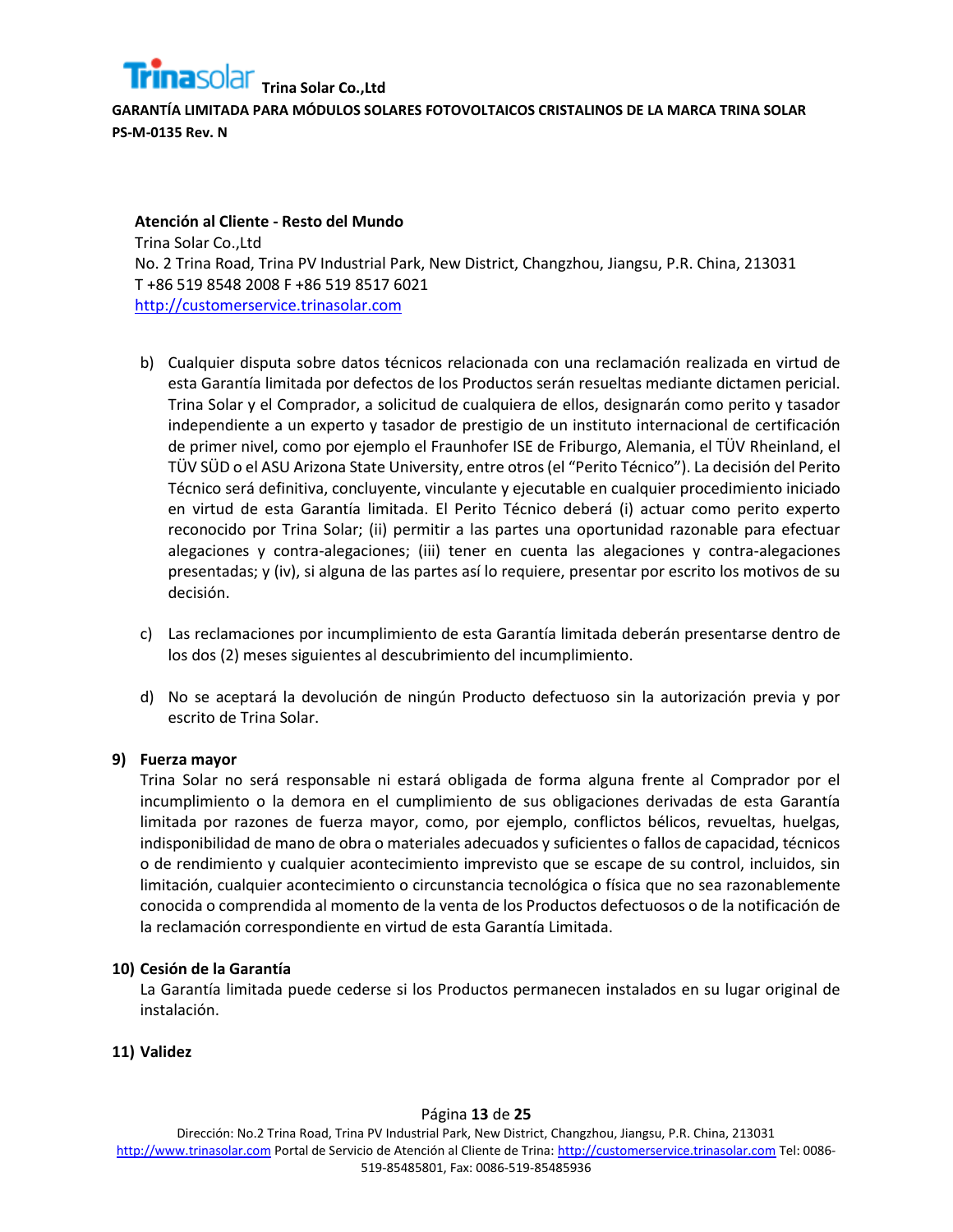

Esta Garantía limitada será de aplicación a los Productos entregados al Comprador el 1 de mayo de 2020 o en fecha posterior (Incorterms 2020). Esta Garantía limitada permanecerá en vigor hasta la emisión de una nueva revisión por Trina Solar.

## **12) Inexistencia de Garantías Expresas Adicionales**

Salvo disposición legal aplicable en contrario (ver apartados 6 d) y 6 e) anteriores) o salvo modificación por escrito suscrita por un directivo de Trina Solar, esta Garantía limitada constituye la única garantía expresa (ya sea verbal o escrita) otorgada por Trina Solar en relación con los Productos, y nadie está autorizado a restringirla, ampliarla o modificarla de forma alguna.

#### **13) Miscelánea**

Si cualquiera de las disposiciones de esta Garantía limitada fuera considerada inválida, no aplicable o contraria a la ley, las restantes conservarán plena vigencia y eficacia.

#### **14) Limitación de la Responsabilidad**

En la medida máxima permitida por la Ley aplicable, la responsabilidad total de Trina Solar en virtud de esta Garantía limitada no excederá el precio de compra abonado por el Comprador por los Productos defectuosos en caso de reclamación por la Garantía limitada. El Comprador reconoce y acepta que la limitación anterior es un elemento esencial de esta Garantía y que, en ausencia de dicha limitación, el precio de compra de los Productos sería significativamente más elevado.

#### **15) Ley aplicable y jurisdicción**

La validez de esta Garantía limitada, la interpretación de sus términos y la interpretación y aplicación de los derechos y obligaciones del Comprador y de Trina Solar se regirán por las leyes del país del lugar de instalación original de los Productos, excluyendo las normas sobre conflictos de leyes de dicho país y la Convención de las Naciones Unidas sobre los Contratos de Compraventa Internacional de Mercaderías de 11 de abril de 1980 (*CISG*), así como cualquier otra ley uniforme.

Todos los conflictos que pudieran surgir en relación con esta Garantía limitada serán definitivamente resueltos ante los tribunales ordinarios del país del lugar de instalación original de los Productos.

#### **Nota**

La instalación y el uso de los módulos fotovoltaicos requieren habilidades profesionales y sólo deben realizarse por profesionales cualificados. Por favor, lea con detenimiento las instrucciones de seguridad e instalación antes de usar y poner en funcionamiento los Productos. <http://www.trinasolar.com/en-glb/resources>

Anexo: "Normas de aplicación de los módulos de Trina"

Página **14** de **25**

Dirección: No.2 Trina Road, Trina PV Industrial Park, New District, Changzhou, Jiangsu, P.R. China, 213031 [http://www.trinasolar.com](http://www.trinasolar.com/) Portal de Servicio de Atención al Cliente de Trina[: http://customerservice.trinasolar.com](http://customerservice.trinasolar.com/) Tel: 0086- 519-85485801, Fax: 0086-519-85485936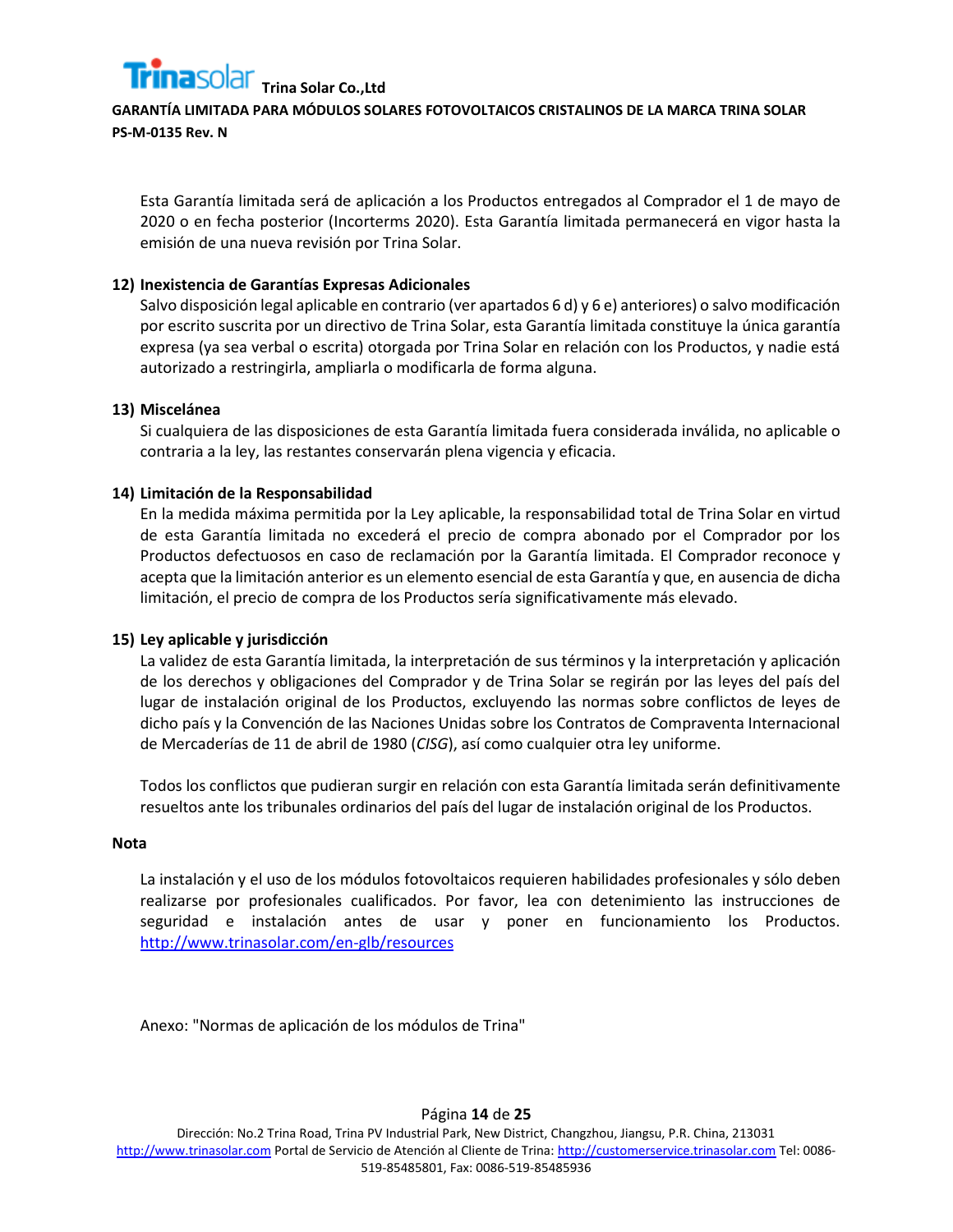**GARANTÍA LIMITADA PARA MÓDULOS SOLARES FOTOVOLTAICOS CRISTALINOS DE LA MARCA TRINA SOLAR PS-M-0135 Rev. N**

Si el lugar de los Productos instalados no está incluido en la lista de países, estados y provincias, rogamos contacte con el correspondiente centro de atención al cliente (indicado en el apartado 8 a)), quien puntualmente informará a la sede central de Trina Solar PM. A su vez, la sede central de Trina Solar PM colaborará con el centro de ingeniería y el equipo de control de calidad para confirmar el producto correspondiente o el tipo de material y actualizar la base de datos.

| Región | <b>SN</b>      | País/estado/ provincia   | <b>Clima tipo</b>                                               | Productos correspondientes señalados               |
|--------|----------------|--------------------------|-----------------------------------------------------------------|----------------------------------------------------|
|        |                |                          |                                                                 | en el apartado 1                                   |
|        | $\mathbf{1}$   | Ghana                    | Alta temperatura y alta<br>humedad                              | (c), (d), (e), (f)                                 |
|        | $\overline{2}$ | Mauricio                 | Alta temperatura y alta<br>humedad                              | (c), (d), (e), (f)                                 |
|        | 3              | Nigeria                  | Alta temperatura y alta<br>humedad                              | (c), (d), (e), (f)                                 |
|        | 4              | Sierra Leona             | Alta temperatura y alta<br>humedad                              | (c), (d), (e), (f)                                 |
|        | 5              | República Centroafricana | Alta temperatura y alta<br>humedad                              | (c), (d), (e), (f)                                 |
|        | 6              | Namibia                  | Diferencia de alta<br>temperatura y zona de alta<br>irradiación | (a)-ii, (b)-ii, (b)-iii, (b)-v, (c), (d), (e), (f) |
|        | 7              | Algeria                  | Diferencia de alta<br>temperatura y zona de alta<br>irradiación | (a)-ii, (b)-ii, (b)-iii, (b)-v, (c), (d), (e), (f) |
|        | 8              | Túnez                    | Normalmente                                                     | (a), (b), (c), (d), (e), (f)                       |
| África | 9              | Egipto                   | Normalmente                                                     | (a), (b), (c), (d), (e), (f)                       |
|        | 10             | Djibouti                 | Normalmente                                                     | (a), (b), (c), (d), (e), (f)                       |
|        | 11             | Kenia                    | Normalmente                                                     | (a), (b), (c), (d), (e), (f)                       |
|        | 12             | <b>Marruecos</b>         | Normalmente                                                     | (a), (b), (c), (d), (e), (f)                       |
|        | 13             | Sudáfrica                | Normalmente                                                     | (a), (b), (c), (d), (e), (f)                       |
|        | 14             | Senegal                  | Normalmente                                                     | (a), (b), (c), (d), (e), (f)                       |
|        | 15             | Tanzania                 | Normalmente                                                     | (a), (b), (c), (d), (e), (f)                       |
|        | 16             | Malawi                   | Normalmente                                                     | (a), (b), (c), (d), (e), (f)                       |
|        | 17             | Zimbabwe                 | Normalmente                                                     | (a), (b), (c), (d), (e), (f)                       |
|        | 18             | Etiopia                  | Normalmente                                                     | (a), (b), (c), (d), (e), (f)                       |
|        | 19             | Zambia                   | Normalmente                                                     | (a), (b), (c), (d), (e), (f)                       |
|        | 20             | Eritrea                  | Normalmente                                                     | (a), (b), (c), (d), (e), (f)                       |
|        | 21             | <b>Burkina Faso</b>      | Normalmente                                                     | (a), (b), (c), (d), (e), (f)                       |

#### Página **15** de **25**

Dirección: No.2 Trina Road, Trina PV Industrial Park, New District, Changzhou, Jiangsu, P.R. China, 213031 [http://www.trinasolar.com](http://www.trinasolar.com/) Portal de Servicio de Atención al Cliente de Trina[: http://customerservice.trinasolar.com](http://customerservice.trinasolar.com/) Tel: 0086- 519-85485801, Fax: 0086-519-85485936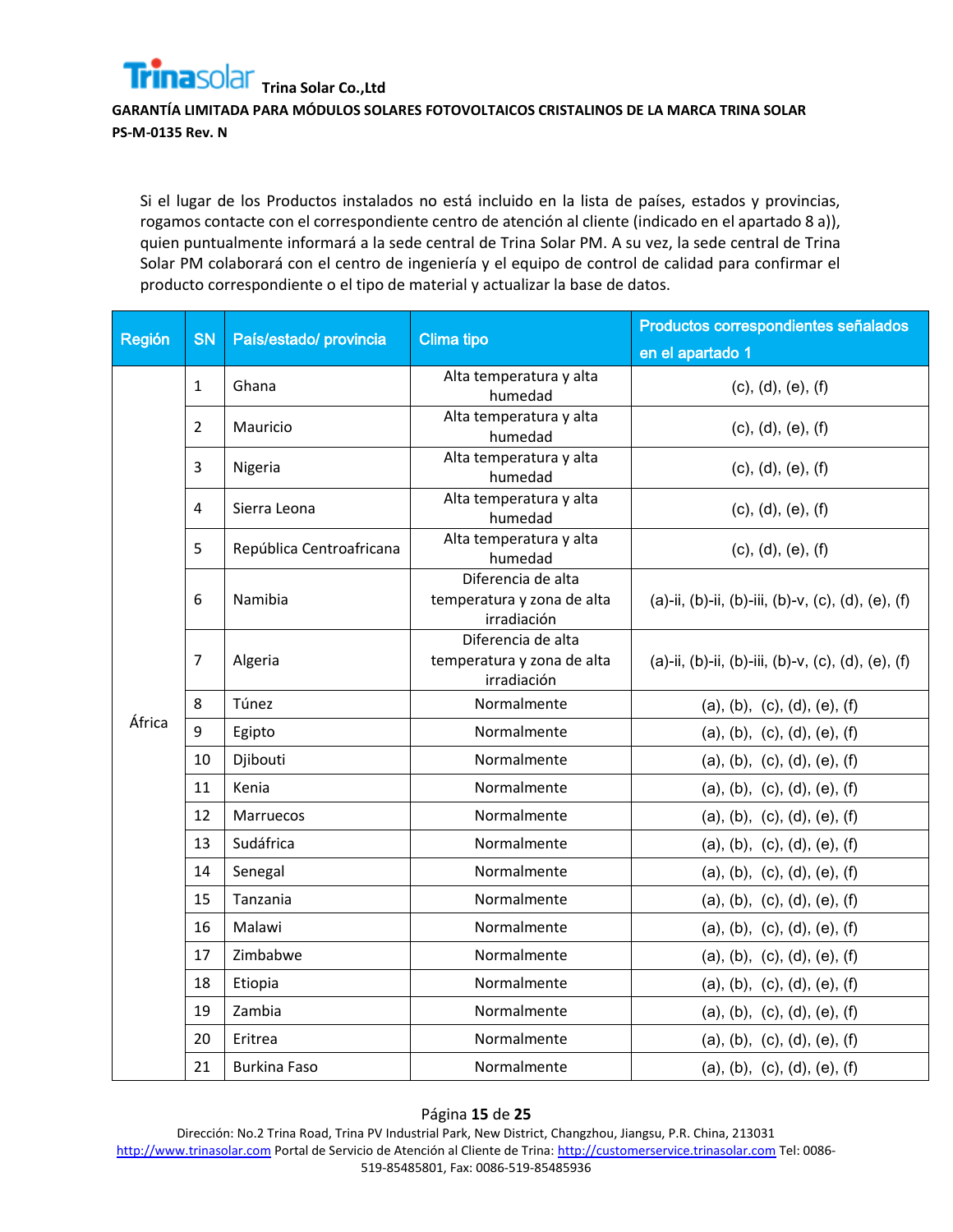**GARANTÍA LIMITADA PARA MÓDULOS SOLARES FOTOVOLTAICOS CRISTALINOS DE LA MARCA TRINA SOLAR PS-M-0135 Rev. N**

| 22 | Ruanda          | Normalmente                        | (a), (b), (c), (d), (e), (f) |
|----|-----------------|------------------------------------|------------------------------|
| 23 | Mozambique      | Alta temperatura y alta<br>humedad | (c), (d), (e), (f)           |
| 24 | Botswana        | Normalmente                        | (a), (b), (c), (d), (e), (f) |
| 25 | Angola          | Alta temperatura y alta<br>humedad | (c), (d), (e), (f)           |
| 26 | Mali            | Normalmente                        | (a), (b), (c), (d), (e), (f) |
| 27 | Uganda          | Alta temperatura y alta<br>humedad | (c), (d), (e), (f)           |
| 28 | Chad            | Normalmente                        | (a), (b), (c), (d), (e), (f) |
| 29 | Mauritania      | Normalmente                        | (a), (b), (c), (d), (e), (f) |
| 30 | Costa de Marfil | Alta temperatura y alta<br>humedad | (c), (d), (e), (f)           |
| 31 | Guinea          | Normalmente                        | (a), (b), (c), (d), (e), (f) |
| 32 | Níger           | Normalmente                        | (a), (b), (c), (d), (e), (f) |
| 33 | Madagascar      | Alta temperatura y alta<br>humedad | (c), (d), (e), (f)           |
| 34 | Burundi         | Alta temperatura y alta<br>humedad | (c), (d), (e), (f)           |
| 35 | Liberia         | Normalmente                        | (a), (b), (c), (d), (e), (f) |
| 36 | Guinea-Bissau   | Normalmente                        | (a), (b), (c), (d), (e), (f) |
| 37 | Benín           | Alta temperatura y alta<br>humedad | (c), (d), (e), (f)           |
| 38 | Togo            | Alta temperatura y alta<br>humedad | (c), (d), (e), (f)           |
| 39 | Swazilandia     | Normalmente                        | (a), (b), (c), (d), (e), (f) |
| 40 | Libia           | Normalmente                        | (a), (b), (c), (d), (e), (f) |
| 41 | Lesotho         | Normalmente                        | (a), (b), (c), (d), (e), (f) |
| 42 | Cabo Verde      | Alta temperatura y alta<br>humedad | (c), (d), (e), (f)           |
| 43 | Seychelles      | Alta temperatura y alta<br>humedad | (c), (d), (e), (f)           |
| 44 | Gambia          | Normalmente                        | (a), (b), (c), (d), (e), (f) |
| 45 | Comoros         | Alta temperatura y alta<br>humedad | (c), (d), (e), (f)           |
| 46 | Sudán           | Normalmente                        | (a), (b), (c), (d), (e), (f) |
| 47 | Somalia         | Normalmente                        | (a), (b), (c), (d), (e), (f) |

Página **16** de **25** Dirección: No.2 Trina Road, Trina PV Industrial Park, New District, Changzhou, Jiangsu, P.R. China, 213031 [http://www.trinasolar.com](http://www.trinasolar.com/) Portal de Servicio de Atención al Cliente de Trina[: http://customerservice.trinasolar.com](http://customerservice.trinasolar.com/) Tel: 0086-519-85485801, Fax: 0086-519-85485936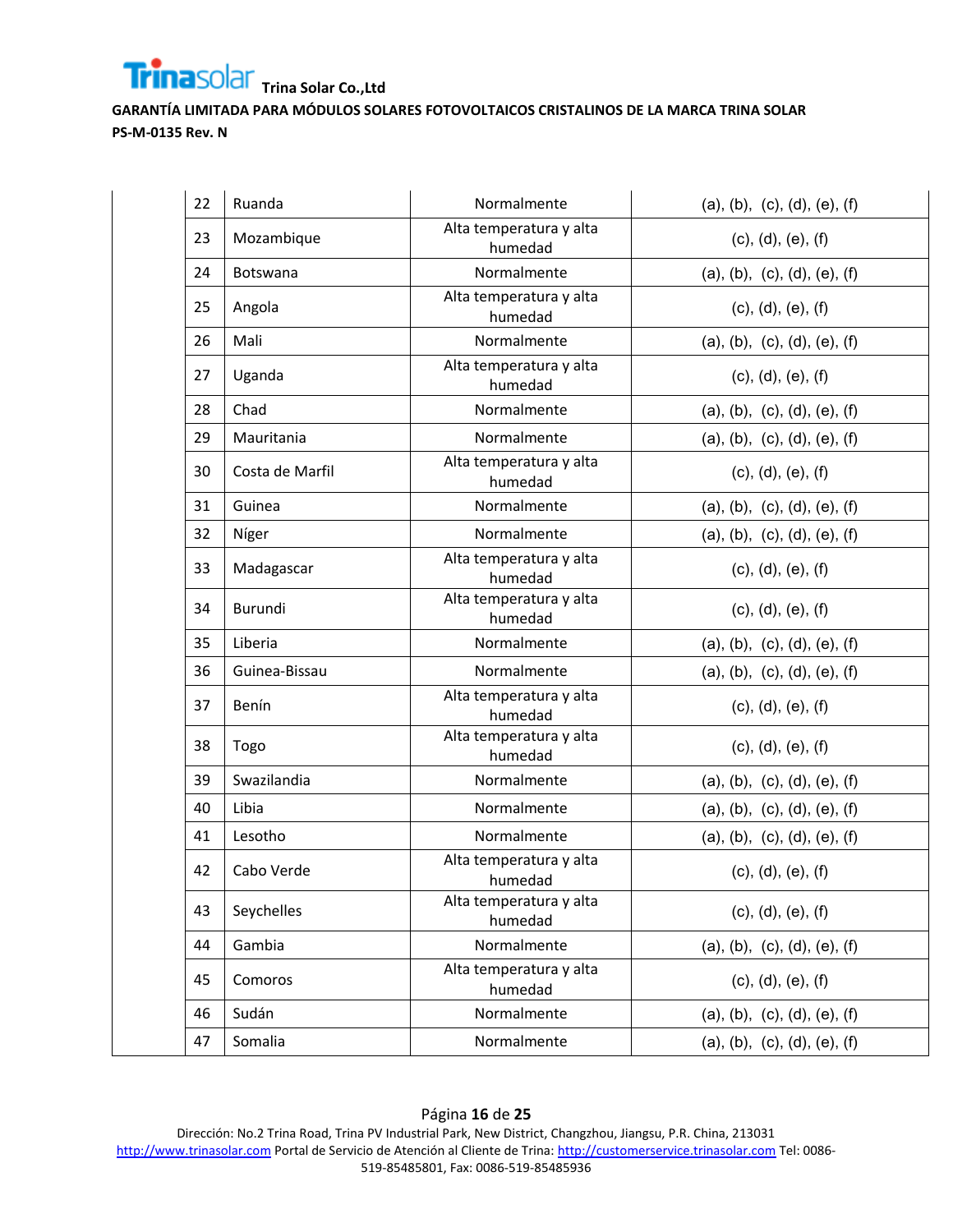

|            | 48             | Santo Tomé y Príncipe              | Normalmente                        | (a), (b), (c), (d), (e), (f) |
|------------|----------------|------------------------------------|------------------------------------|------------------------------|
|            | 49             | República Democrática<br>del Congo | Alta temperatura y alta<br>humedad | (c), (d), (e), (f)           |
|            | 50             | Congo                              | Alta temperatura y alta<br>humedad | (c), (d), (e), (f)           |
|            | 51             | Sudan del Sur                      | Normalmente                        | (a), (b), (c), (d), (e), (f) |
|            | 52             | Guinea Ecuatorial                  | Alta temperatura y alta<br>humedad | (c), (d), (e), (f)           |
|            | 53             | Gabón                              | Alta temperatura y alta<br>humedad | (c), (d), (e), (f)           |
|            | $\mathbf{1}$   | Filipinas                          | Alta temperatura y alta<br>humedad | (c), (d), (e), (f)           |
|            | 2              | Camboya                            | Alta temperatura y alta<br>humedad | (c), (d), (e), (f)           |
|            | 3              | Maldivas                           | Alta temperatura y alta<br>humedad | (c), (d), (e), (f)           |
|            | 4              | Malasia                            | Alta temperatura y alta<br>humedad | (c), (d), (e), (f)           |
|            | 5              | Myanmar                            | Alta temperatura y alta<br>humedad | (c), (d), (e), (f)           |
|            | 6              | Sri Lanka                          | Alta temperatura y alta<br>humedad | (c), (d), (e), (f)           |
|            | $\overline{7}$ | Islas Salomón                      | Alta temperatura y alta<br>humedad | (c), (d), (e), (f)           |
|            | 8              | Tailandia                          | Alta temperatura y alta<br>humedad | (c), (d), (e), (f)           |
| <b>ROA</b> | 9              | Singapur                           | Alta temperatura y alta<br>humedad | (c), (d), (e), (f)           |
|            | 10             | Indonesia                          | Alta temperatura y alta<br>humedad | (c), (d), (e), (f)           |
|            | 11             | Vietnam                            | Alta temperatura y alta<br>humedad | (c), (d), (e), (f)           |
|            | 12             | Bengal                             | Alta temperatura y alta<br>humedad | (c), (d), (e), (f)           |
|            | 13             | Pakistán                           | Normalmente                        | (a), (b), (c), (d), (e), (f) |
|            | 14             | Corea, República de                | Normalmente                        | (a), (b), (c), (d), (e), (f) |
|            | 15             | Mongolia                           | Normalmente                        | (a), (b), (c), (d), (e), (f) |
|            | 16             | Nepal                              | Normalmente                        | (a), (b), (c), (d), (e), (f) |
|            | 17             | Nueva Zelanda                      | Normalmente                        | (a), (b), (c), (d), (e), (f) |
|            | 18             | Hong Kong                          | Normalmente                        | (a), (b), (c), (d), (e), (f) |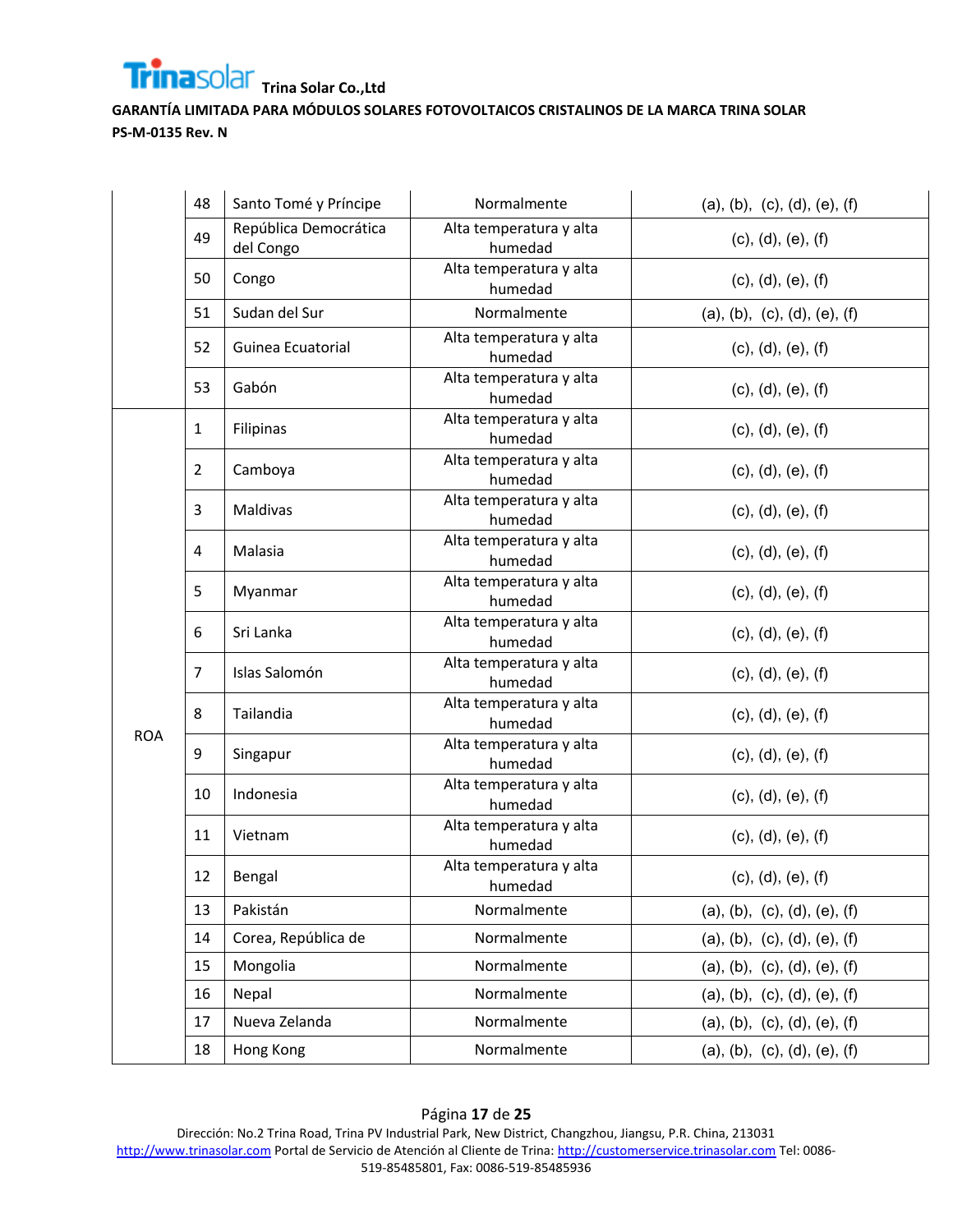

|           | 1              | Emiratos Árabes Unidos             | Diferencia de alta<br>temperatura y zona de alta<br>irradiación | (a)-ii, (b)-ii, (b)-iii, (b)-v, (c), (d), (e), (f) |
|-----------|----------------|------------------------------------|-----------------------------------------------------------------|----------------------------------------------------|
|           | 2              | Omán                               | Diferencia de alta<br>temperatura y zona de alta<br>irradiación | (a)-ii, (b)-ii, (b)-iii, (b)-v, (c), (d), (e), (f) |
|           | 3              | Bahréin                            | Diferencia de alta<br>temperatura y zona de alta<br>irradiación | (a)-ii, (b)-ii, (b)-iii, (b)-v, (c), (d), (e), (f) |
|           | 4              | Arabia Saudí                       | Diferencia de alta<br>temperatura y zona de alta<br>irradiación | (a)-ii, (b)-ii, (b)-iii, (b)-v, (c), (d), (e), (f) |
| <b>ME</b> | 5              | Yemen                              | Diferencia de alta<br>temperatura y zona de alta<br>irradiación | (a)-ii, (b)-ii, (b)-iii, (b)-v, (c), (d), (e), (f) |
|           | 6              | Irak                               | Diferencia de alta<br>temperatura y zona de alta<br>irradiación | (a)-ii, (b)-ii, (b)-iii, (b)-v, (c), (d), (e), (f) |
|           | 7              | Israel                             | Diferencia de alta<br>temperatura y zona de alta<br>irradiación | (a)-ii, (b)-ii, (b)-iii, (b)-v, (c), (d), (e), (f) |
|           | 8              | Líbano                             | Normalmente                                                     | (a), (b), (c), (d), (e), (f)                       |
|           | 9              | Palestina                          | Normalmente                                                     | (a), (b), (c), (d), (e), (f)                       |
|           | 10             | Jordania                           | Normalmente                                                     | (a), (b), (c), (d), (e), (f)                       |
|           | 11             | Kuwait                             | Normalmente                                                     | (a), (b), (c), (d), (e), (f)                       |
|           | 12             | Qatar                              | Normalmente                                                     | (a), (b), (c), (d), (e), (f)                       |
|           | 1              | Costa Norte de Australia           | Alta temperatura y alta<br>humedad                              | (c), (d), (e), (f)                                 |
|           | 2              | Queensland                         | Alta temperatura y alta<br>humedad                              | (c), (d), (e), (f)                                 |
|           | 3              | el Estado de Victoria              | Normalmente                                                     | (a), (b), (c), (d), (e), (f)                       |
| Aus       | 4              | territorio de Australia<br>capital | Normalmente                                                     | (a), (b), (c), (d), (e), (f)                       |
|           | 5              | Nueva Gales del Sur                | Normalmente                                                     | (a), (b), (c), (d), (e), (f)                       |
|           | 6              | Australia Occidental               | Normalmente                                                     | (a), (b), (c), (d), (e), (f)                       |
|           | $\overline{7}$ | Tasmania                           | Normalmente                                                     | (a), (b), (c), (d), (e), (f)                       |
|           | 1              | Noruega                            | Gélida (baja irradiación)                                       | (a), (b), (c), (d), (e), (f)                       |
| EU        | $\overline{2}$ | Suecia                             | Gélida (baja irradiación)                                       | (a), (b), (c), (d), (e), (f)                       |

## Página **18** de **25**

Dirección: No.2 Trina Road, Trina PV Industrial Park, New District, Changzhou, Jiangsu, P.R. China, 213031 [http://www.trinasolar.com](http://www.trinasolar.com/) Portal de Servicio de Atención al Cliente de Trina[: http://customerservice.trinasolar.com](http://customerservice.trinasolar.com/) Tel: 0086-519-85485801, Fax: 0086-519-85485936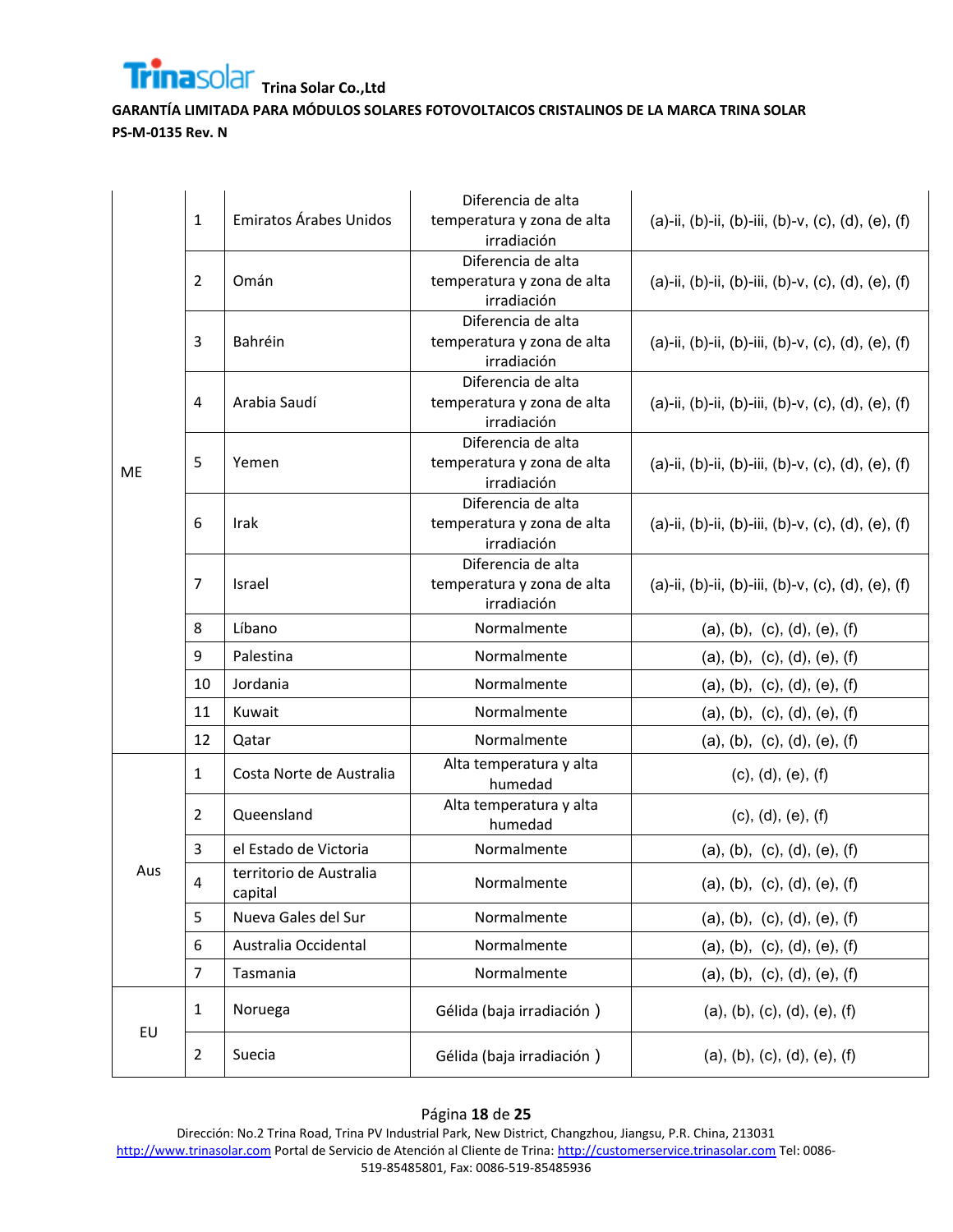**GARANTÍA LIMITADA PARA MÓDULOS SOLARES FOTOVOLTAICOS CRISTALINOS DE LA MARCA TRINA SOLAR PS-M-0135 Rev. N**

|       | 3              | Finlandia                  | Gélida (baja irradiación)          | (a), (b), (c), (d), (e), (f) |
|-------|----------------|----------------------------|------------------------------------|------------------------------|
|       | 4              | Dinamarca                  | Gélida (baja irradiación)          | (a), (b), (c), (d), (e), (f) |
|       | 5              | Ucrania                    | Normalmente                        | (a), (b), (c), (d), (e), (f) |
|       | 6              | Alemania                   | Normalmente                        | (a), (b), (c), (d), (e), (f) |
|       | $\overline{7}$ | Francia                    | Normalmente                        | (a), (b), (c), (d), (e), (f) |
|       | 8              | Georgia                    | Normalmente                        | (a), (b), (c), (d), (e), (f) |
|       | 9              | Países Bajos               | Normalmente                        | (a), (b), (c), (d), (e), (f) |
|       | 10             | <b>Antillas Holandesas</b> | Normalmente                        | (a), (b), (c), (d), (e), (f) |
|       | 11             | Portugal                   | Normalmente                        | (a), (b), (c), (d), (e), (f) |
|       | 12             | Suiza                      | Normalmente                        | (a), (b), (c), (d), (e), (f) |
|       | 13             | Turquía                    | Normalmente                        | (a), (b), (c), (d), (e), (f) |
|       | 14             | España                     | Normalmente                        | (a), (b), (c), (d), (e), (f) |
|       | 15             | Grecia                     | Normalmente                        | (a), (b), (c), (d), (e), (f) |
|       | 16             | Eslovaquia                 | Normalmente                        | (a), (b), (c), (d), (e), (f) |
|       | 17             | Hungría                    | Normalmente                        | (a), (b), (c), (d), (e), (f) |
|       | 18             | Luxemburgo                 | Normalmente                        | (a), (b), (c), (d), (e), (f) |
|       | 19             | Malta                      | Normalmente                        | (a), (b), (c), (d), (e), (f) |
|       | 20             | República Checa            | Normalmente                        | (a), (b), (c), (d), (e), (f) |
|       | 21             | Polonia                    | Normalmente                        | (a), (b), (c), (d), (e), (f) |
|       | 22             | Bosnia y Herzegovina       | Normalmente                        | (a), (b), (c), (d), (e), (f) |
|       | 23             | Bélgica                    | Normalmente                        | (a), (b), (c), (d), (e), (f) |
|       | 24             | Austria                    | Normalmente                        | (a), (b), (c), (d), (e), (f) |
|       | 25             | Estonia                    | Normalmente                        | (a), (b), (c), (d), (e), (f) |
|       | 26             | Irlanda                    | Normalmente                        | (a), (b), (c), (d), (e), (f) |
|       | 27             | Nueva Caledonia            | Normalmente                        | (a), (b), (c), (d), (e), (f) |
|       | 28             | Reino Unido                | Normalmente                        | (a), (b), (c), (d), (e), (f) |
|       | 29             | Italia                     | Normalmente                        | (a), (b), (c), (d), (e), (f) |
|       | 30             | Isla Curaçao               | Alta temperatura y alta<br>humedad | (c), (d), (e), (f)           |
| India | $\mathbf{1}$   | Calcuta                    | Alta temperatura y alta<br>humedad | (c), (d), (e), (f)           |

Dirección: No.2 Trina Road, Trina PV Industrial Park, New District, Changzhou, Jiangsu, P.R. China, 213031 [http://www.trinasolar.com](http://www.trinasolar.com/) Portal de Servicio de Atención al Cliente de Trina[: http://customerservice.trinasolar.com](http://customerservice.trinasolar.com/) Tel: 0086-519-85485801, Fax: 0086-519-85485936

#### Página **19** de **25**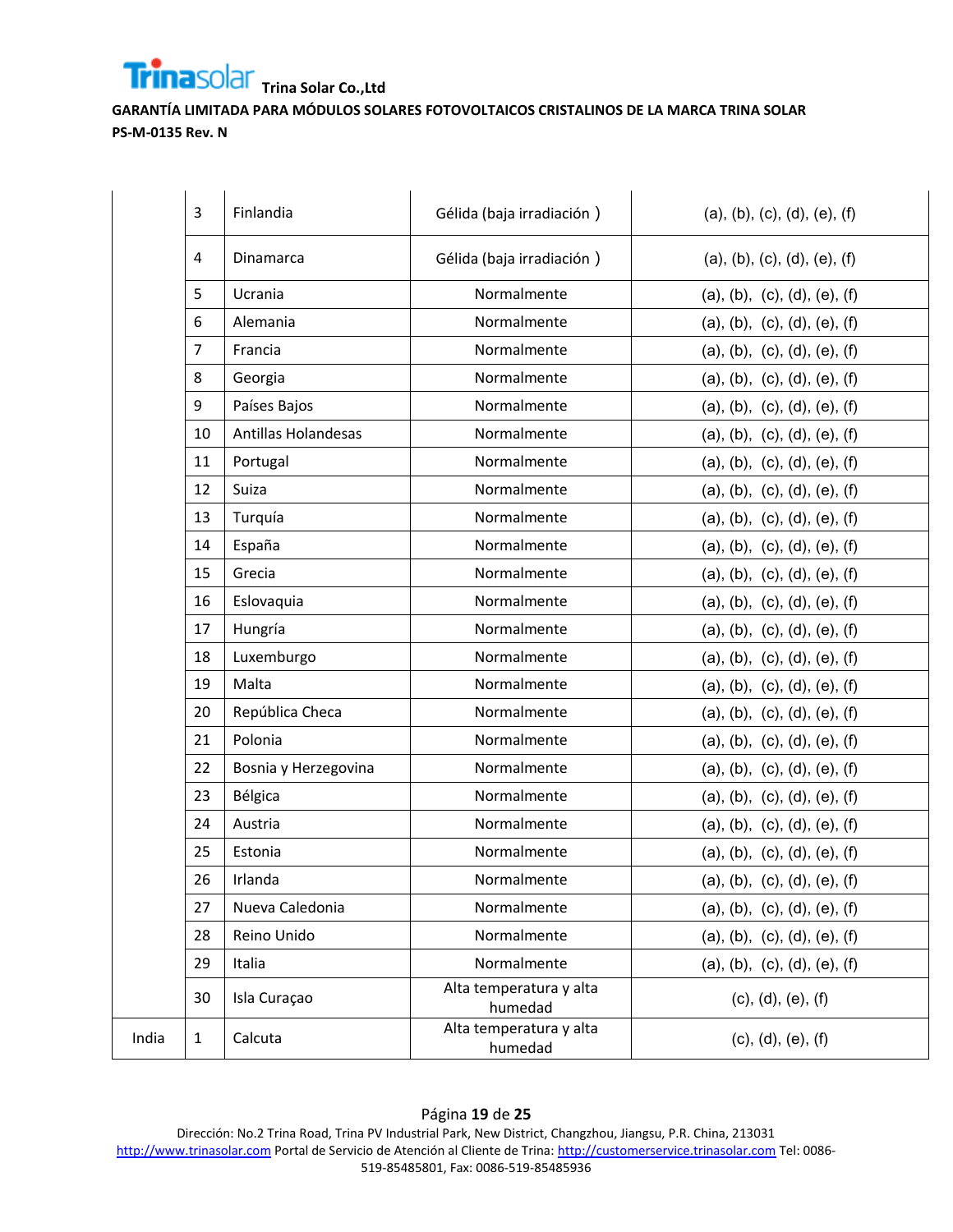

|            | $\overline{2}$ | Telangana                  | Normalmente               | (a), (b), (c), (d), (e), (f) |
|------------|----------------|----------------------------|---------------------------|------------------------------|
|            | 3              | Andhra pradesh             | Normalmente               | (a), (b), (c), (d), (e), (f) |
|            | $\overline{4}$ | Tripura                    | Normalmente               | (a), (b), (c), (d), (e), (f) |
|            | 5              | Kerala                     | Normalmente               | (a), (b), (c), (d), (e), (f) |
|            | 6              | Rajasthan                  | Normalmente               | (a), (b), (c), (d), (e), (f) |
|            | $\overline{7}$ | West Bengal                | Normalmente               | (a), (b), (c), (d), (e), (f) |
|            | 8              | maharashtra                | Normalmente               | (a), (b), (c), (d), (e), (f) |
|            | 9              | uttar pradesh              | Normalmente               | (a), (b), (c), (d), (e), (f) |
|            | 10             | <b>Tamil Nadu</b>          | Normalmente               | (a), (b), (c), (d), (e), (f) |
|            | 11             | Gujarat                    | Normalmente               | (a), (b), (c), (d), (e), (f) |
|            | 13             | karnataka                  | Normalmente               | (a), (b), (c), (d), (e), (f) |
|            | 14             | Madhya pradesh             | Normalmente               | (a), (b), (c), (d), (e), (f) |
|            | 16             | Punjab                     | Normalmente               | (a), (b), (c), (d), (e), (f) |
|            | 17             | Haryana                    | Normalmente               | (a), (b), (c), (d), (e), (f) |
|            | 18             | Delhi                      | Normalmente               | (a), (b), (c), (d), (e), (f) |
|            | 19             | <b>Bihar</b>               | Normalmente               | (a), (b), (c), (d), (e), (f) |
|            | 20             | Orissa                     | Normalmente               | (a), (b), (c), (d), (e), (f) |
|            | 21             | Jharkhand                  | Normalmente               | (a), (b), (c), (d), (e), (f) |
|            | 23             | Chhattisgarh               | Normalmente               | (a), (b), (c), (d), (e), (f) |
|            | 24             | state of Jammu<br>&Kashmir | Normalmente               | (a), (b), (c), (d), (e), (f) |
|            | 25             | Uttarakhand                | Normalmente               | (a), (b), (c), (d), (e), (f) |
|            | 26             | Himachal pradesh           | Normalmente               | (a), (b), (c), (d), (e), (f) |
|            | 27             | Goa                        | Normalmente               | (a), (b), (c), (d), (e), (f) |
|            | 28             | Manipur                    | Normalmente               | (a), (b), (c), (d), (e), (f) |
|            | 29             | Meghalaya                  | Normalmente               | (a), (b), (c), (d), (e), (f) |
|            | 30             | Nagaland                   | Normalmente               | (a), (b), (c), (d), (e), (f) |
|            | 31             | Mizoram                    | Normalmente               | (a), (b), (c), (d), (e), (f) |
|            | 32             | The state of punjab        | Normalmente               | (a), (b), (c), (d), (e), (f) |
| <b>JPN</b> | $\mathbf{1}$   | Hokkaido                   | Gélida (baja irradiación) | (a), (b), (c), (d), (e), (f) |
|            | $\overline{2}$ | Except Hokkaido            | Normalmente               | (a), (b), (c), (d), (e), (f) |

## Página **20** de **25**

Dirección: No.2 Trina Road, Trina PV Industrial Park, New District, Changzhou, Jiangsu, P.R. China, 213031 [http://www.trinasolar.com](http://www.trinasolar.com/) Portal de Servicio de Atención al Cliente de Trina[: http://customerservice.trinasolar.com](http://customerservice.trinasolar.com/) Tel: 0086-519-85485801, Fax: 0086-519-85485936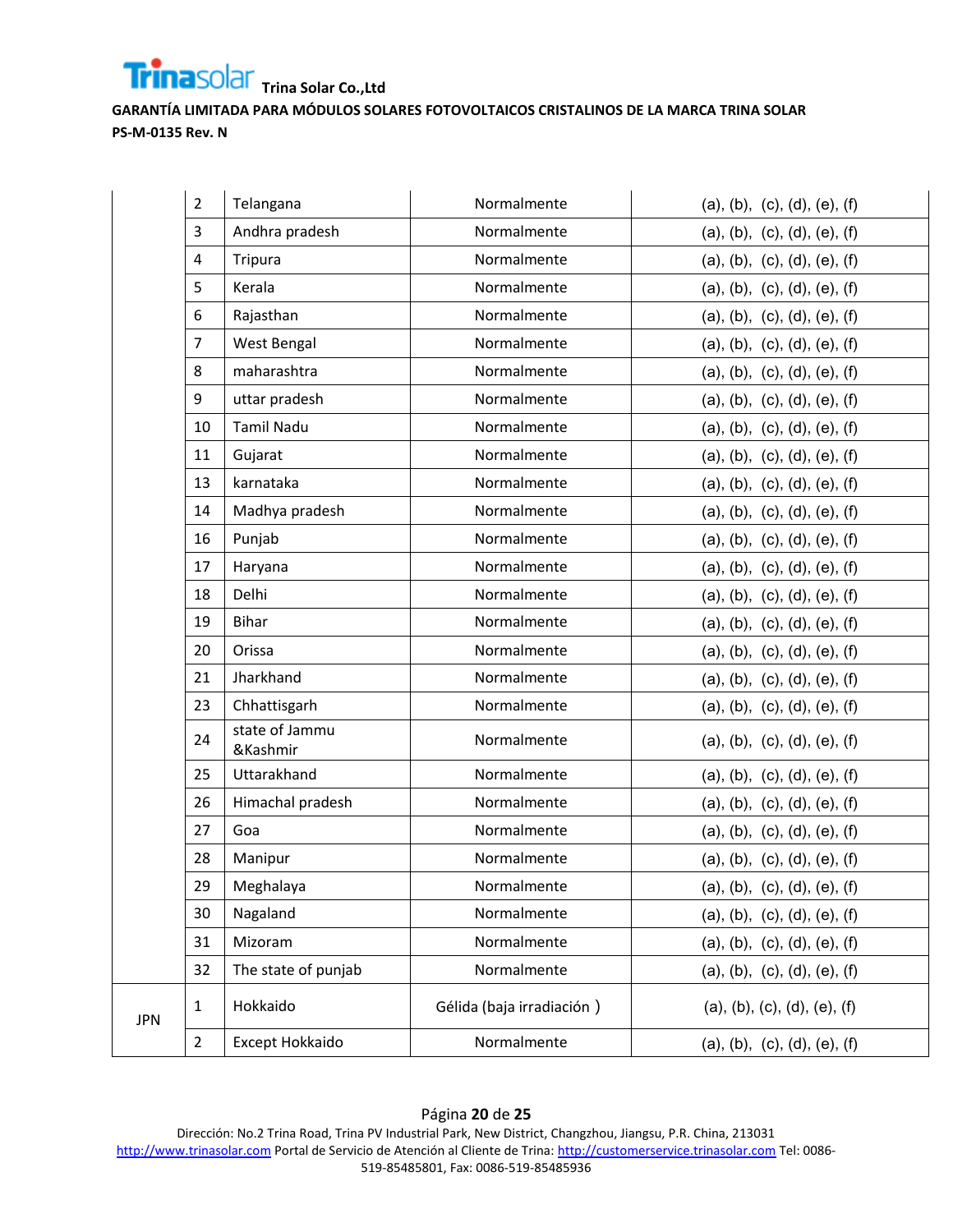

|            | 1              | <b>Barbados</b>                                                         | Alta temperatura y alta<br>humedad | (c), (d), (e), (f)           |
|------------|----------------|-------------------------------------------------------------------------|------------------------------------|------------------------------|
|            | $\overline{2}$ | Panamá                                                                  | Alta temperatura y alta<br>humedad | (c), (d), (e), (f)           |
|            | 3              | Zona tropical del<br>"rainforest" del Norte de<br><b>Brasil</b>         | Alta temperatura y alta<br>humedad | (c), (d), (e), (f)           |
|            | 4              | República Dominicana                                                    | Alta temperatura y alta<br>humedad | (c), (d), (e), (f)           |
|            | 5              | Colombia                                                                | Alta temperatura y alta<br>humedad | (c), (d), (e), (f)           |
|            | 6              | Costa Rica                                                              | Alta temperatura y alta<br>humedad | (c), (d), (e), (f)           |
|            | 7              | Guyana                                                                  | Alta temperatura y alta<br>humedad | (c), (d), (e), (f)           |
|            | 8              | Haití                                                                   | Alta temperatura y alta<br>humedad | (c), (d), (e), (f)           |
|            | 9              | Honduras                                                                | Alta temperatura y alta<br>humedad | (c), (d), (e), (f)           |
| LAC        | 10             | Martinica                                                               | Alta temperatura y alta<br>humedad | (c), (d), (e), (f)           |
|            | 11             | Perú                                                                    | Alta temperatura y alta<br>humedad | (c), (d), (e), (f)           |
|            | 12             | Argentina                                                               | Normalmente                        | (a), (b), (c), (d), (e), (f) |
|            | 13             | México                                                                  | Normalmente                        | (a), (b), (c), (d), (e), (f) |
|            | 14             | Nicaragua                                                               | Normalmente                        | (a), (b), (c), (d), (e), (f) |
|            | 15             | El Salvador                                                             | Normalmente                        | (a), (b), (c), (d), (e), (f) |
|            | 16             | Uruguay                                                                 | Normalmente                        | (a), (b), (c), (d), (e), (f) |
|            | 17             | Jamaica                                                                 | Normalmente                        | (a), (b), (c), (d), (e), (f) |
|            | 18             | Chile                                                                   | Normalmente                        | (a), (b), (c), (d), (e), (f) |
|            | 19             | Brasi, (salvo Zona<br>tropical del "rainforest"<br>del Norte de Brasil) | Normalmente                        | (a), (b), (c), (d), (e), (f) |
|            | 20             | La Joya                                                                 | Normalmente                        | (a), (b), (c), (d), (e), (f) |
|            | 21             | <b>Bolivia</b>                                                          | Normalmente                        | (a), (b), (c), (d), (e), (f) |
|            | 22             | República de Guatemala                                                  | Alta temperatura y alta<br>humedad | (c), (d), (e), (f)           |
| <b>CHN</b> | $\mathbf{1}$   | Hainan                                                                  | Alta temperatura y alta<br>humedad | (c), (d), (e), (f)           |

Página **21** de **25** Dirección: No.2 Trina Road, Trina PV Industrial Park, New District, Changzhou, Jiangsu, P.R. China, 213031 [http://www.trinasolar.com](http://www.trinasolar.com/) Portal de Servicio de Atención al Cliente de Trina[: http://customerservice.trinasolar.com](http://customerservice.trinasolar.com/) Tel: 0086-519-85485801, Fax: 0086-519-85485936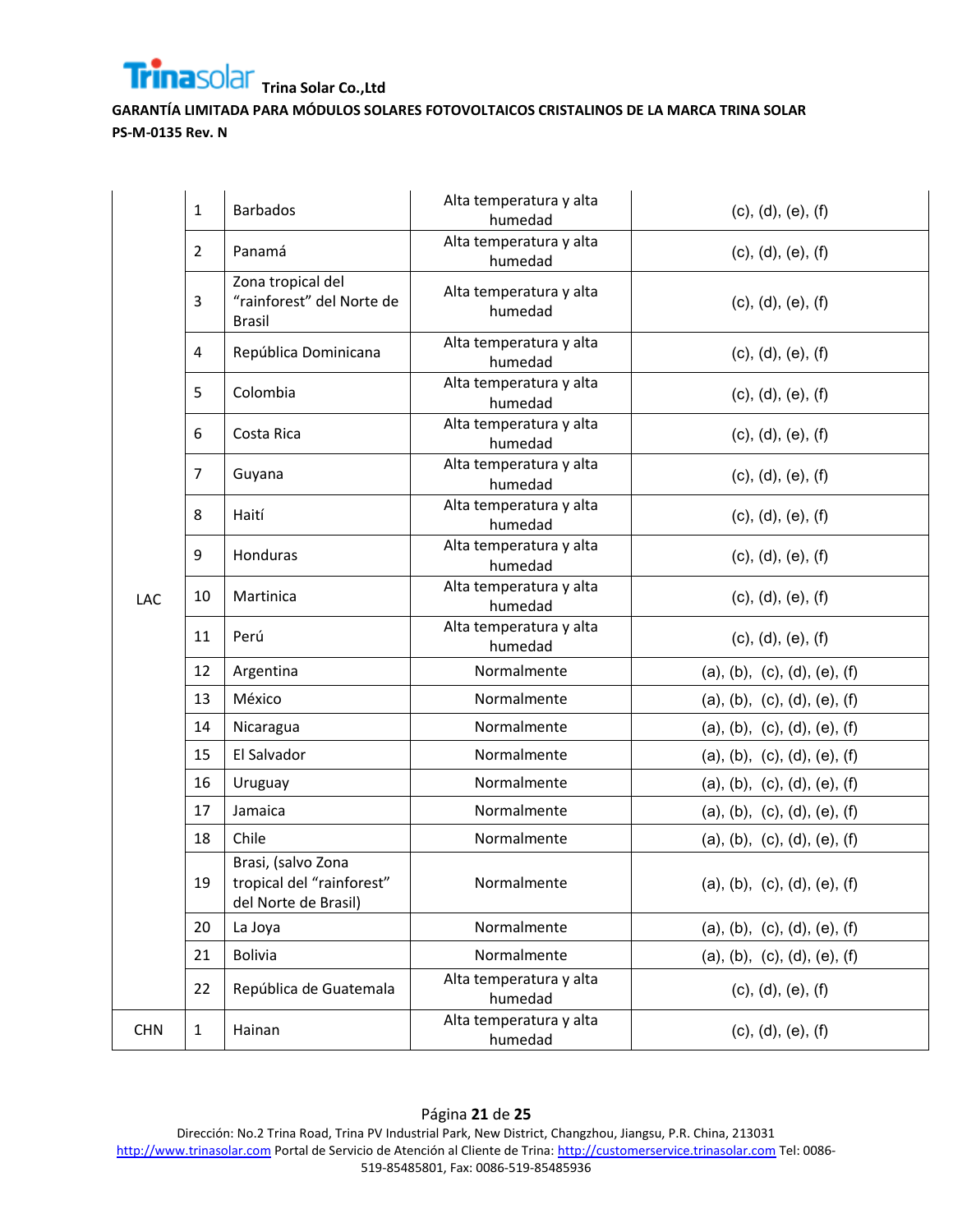

| $\overline{2}$ | Inner Mongolia | Gélida (baja irradiación)                                       | (a), (b), (c), (d), (e), (f)                       |
|----------------|----------------|-----------------------------------------------------------------|----------------------------------------------------|
| 3              | Sinkiang       | Diferencia de alta<br>temperatura y zona de alta<br>irradiación | (a)-ii, (b)-ii, (b)-iii, (b)-v, (c), (d), (e), (f) |
| 4              | Tibet          | Diferencia de alta<br>temperatura y zona de alta<br>irradiación | (a)-ii, (b)-ii, (b)-iii, (b)-v, (c), (d), (e), (f) |
| 5              | Golmud         | Diferencia de alta<br>temperatura y zona de alta<br>irradiación | (a)-ii, (b)-ii, (b)-iii, (b)-v, (c), (d), (e), (f) |
| 6              | Gansu          | Diferencia de alta<br>temperatura y zona de alta<br>irradiación | (a)-ii, (b)-ii, (b)-iii, (b)-v, (c), (d), (e), (f) |
| $\overline{7}$ | Heilongjiang   | Gélida (baja irradiación)                                       | (a), (b), (c), (d), (e), (f)                       |
| 8              | Jilin          | Gélida (baja irradiación)                                       | (a), (b), (c), (d), (e), (f)                       |
| 9              | Anhui          | Normalmente                                                     | (a), (b), (c), (d), (e), (f)                       |
| 10             | Hebei          | Normalmente                                                     | (a), (b), (c), (d), (e), (f)                       |
| 11             | Jiangsu        | Normalmente                                                     | (a), (b), (c), (d), (e), (f)                       |
| 12             | Fujian         | Normalmente                                                     | (a), (b), (c), (d), (e), (f)                       |
| 13             | Yunnan         | Normalmente                                                     | (a), (b), (c), (d), (e), (f)                       |
| 14             | Szechwan       | Normalmente                                                     | (a), (b), (c), (d), (e), (f)                       |
| 15             | Ningxia        | Normalmente                                                     | (a), (b), (c), (d), (e), (f)                       |
| 16             | Guizhou        | Normalmente                                                     | (a), (b), (c), (d), (e), (f)                       |
| 17             | Shanxi         | Normalmente                                                     | (a), (b), (c), (d), (e), (f)                       |
| 18             | Henan          | Normalmente                                                     | (a), (b), (c), (d), (e), (f)                       |
| 19             | Hubei          | Normalmente                                                     | (a), (b), (c), (d), (e), (f)                       |
| 20             | Hunan          | Normalmente                                                     | (a), (b), (c), (d), (e), (f)                       |
| 21             | Guangdong      | Normalmente                                                     | (a), (b), (c), (d), (e), (f)                       |
| 22             | Guangxi        | Normalmente                                                     | (a), (b), (c), (d), (e), (f)                       |
| 23             | Liaoning       | Normalmente                                                     | (a), (b), (c), (d), (e), (f)                       |
| 24             | Shanghai       | Normalmente                                                     | (a), (b), (c), (d), (e), (f)                       |
| 25             | Tianjin        | Normalmente                                                     | (a), (b), (c), (d), (e), (f)                       |
| 26             | Jiangxi        | Normalmente                                                     | (a), (b), (c), (d), (e), (f)                       |

#### Página **22** de **25** Dirección: No.2 Trina Road, Trina PV Industrial Park, New District, Changzhou, Jiangsu, P.R. China, 213031 [http://www.trinasolar.com](http://www.trinasolar.com/) Portal de Servicio de Atención al Cliente de Trina[: http://customerservice.trinasolar.com](http://customerservice.trinasolar.com/) Tel: 0086-519-85485801, Fax: 0086-519-85485936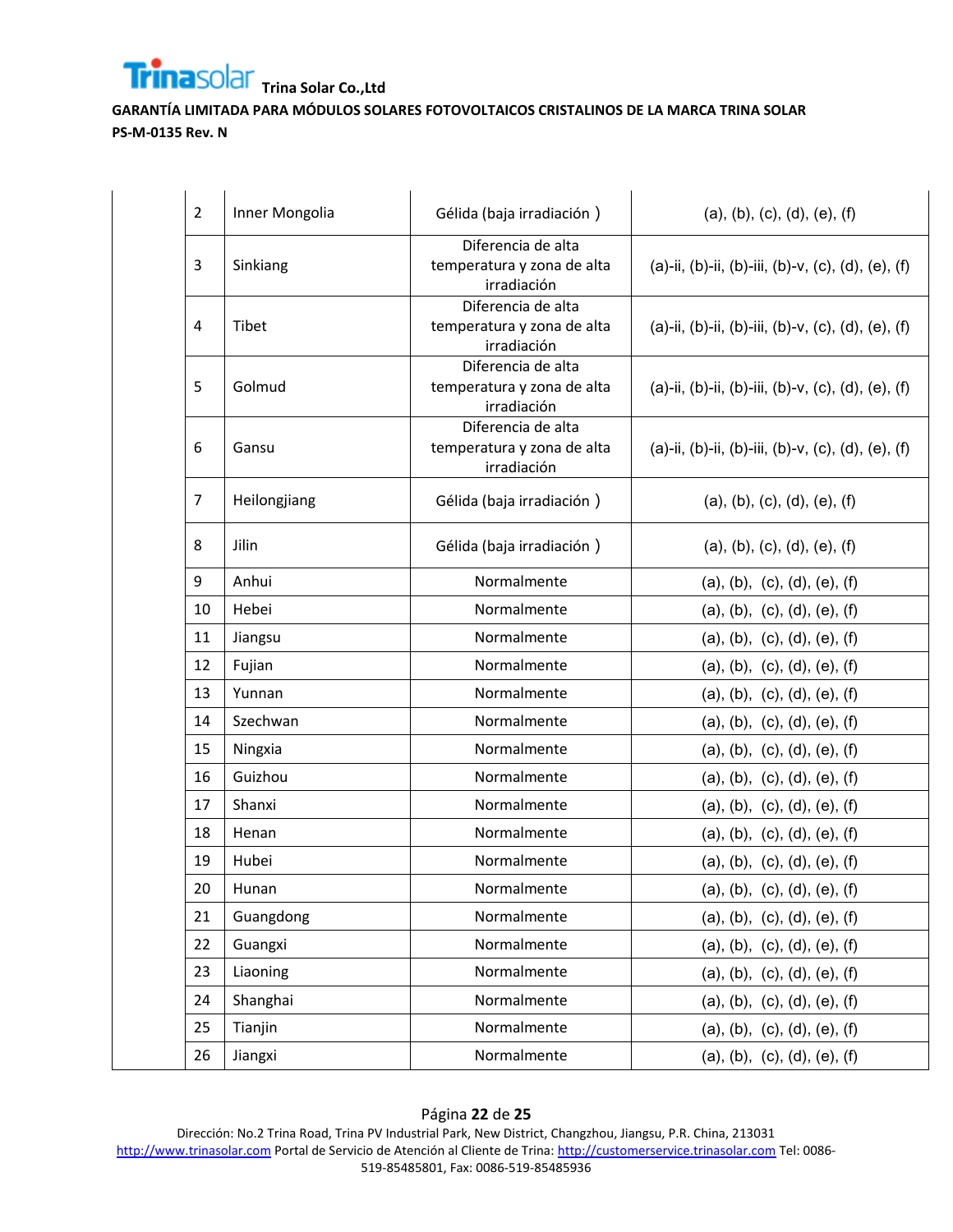

|            | 27             | Shaanxi        | Normalmente                                                     | (a), (b), (c), (d), (e), (f)                       |
|------------|----------------|----------------|-----------------------------------------------------------------|----------------------------------------------------|
|            | 28             | Shandong       | Normalmente                                                     | (a), (b), (c), (d), (e), (f)                       |
|            | 29             | Chongqing      | Normalmente                                                     | (a), (b), (c), (d), (e), (f)                       |
|            | 30             | Beijing        | Normalmente                                                     | (a), (b), (c), (d), (e), (f)                       |
|            | 31             | Zhejiang       | Normalmente                                                     | (a), (b), (c), (d), (e), (f)                       |
|            | 1              | Florida        | Alta temperatura y alta<br>humedad                              | (c), (d), (e), (f)                                 |
|            | $\overline{2}$ | California     | Diferencia de alta<br>temperatura y zona de alta<br>irradiación | (a)-ii, (b)-ii, (b)-iii, (b)-v, (c), (d), (e), (f) |
|            | 3              | Arizona        | Diferencia de alta<br>temperatura y zona de alta<br>irradiación | (a)-ii, (b)-ii, (b)-iii, (b)-v, (c), (d), (e), (f) |
|            | 4              | Texas          | Diferencia de alta<br>temperatura y zona de alta<br>irradiación | (a)-ii, (b)-ii, (b)-iii, (b)-v, (c), (d), (e), (f) |
|            | 5.             | Alaska         | Gélida (baja irradiación)                                       | (a), (b), (c), (d), (e), (f)                       |
|            | 6              | Massachusetts  | Normalmente                                                     | (a), (b), (c), (d), (e), (f)                       |
|            | 7              | New Jersey     | Normalmente                                                     | (a), (b), (c), (d), (e), (f)                       |
|            | 8              | North Carolina | Normalmente                                                     | (a), (b), (c), (d), (e), (f)                       |
| <b>USA</b> | 10             | New Canaan     | Normalmente                                                     | (a), (b), (c), (d), (e), (f)                       |
|            | 11             | New York       | Normalmente                                                     | (a), (b), (c), (d), (e), (f)                       |
|            | 12             | Hawaii         | Alta temperatura y alta<br>humedad                              | (c), (d), (e), (f)                                 |
|            | 13             | Montana        | Normalmente                                                     | (a), (b), (c), (d), (e), (f)                       |
|            | 14             | Nebraska       | Normalmente                                                     | (a), (b), (c), (d), (e), (f)                       |
|            | 15             | Nevada         | Normalmente                                                     | (a), (b), (c), (d), (e), (f)                       |
|            | 16             | New Hampshire  | Normalmente                                                     | (a), (b), (c), (d), (e), (f)                       |
|            | 17             | New Mexico     | Normalmente                                                     | (a), (b), (c), (d), (e), (f)                       |
|            | 18             | North Dakota   | Normalmente                                                     | (a), (b), (c), (d), (e), (f)                       |
|            | 19             | Ohio           | Normalmente                                                     | (a), (b), (c), (d), (e), (f)                       |
|            | 20             | Oklahoma       | Normalmente                                                     | (a), (b), (c), (d), (e), (f)                       |
|            | 21             | Oregon         | Normalmente                                                     | (a), (b), (c), (d), (e), (f)                       |
|            | 22             | Pennsylvania   | Normalmente                                                     | (a), (b), (c), (d), (e), (f)                       |

## Página **23** de **25**

Dirección: No.2 Trina Road, Trina PV Industrial Park, New District, Changzhou, Jiangsu, P.R. China, 213031 [http://www.trinasolar.com](http://www.trinasolar.com/) Portal de Servicio de Atención al Cliente de Trina[: http://customerservice.trinasolar.com](http://customerservice.trinasolar.com/) Tel: 0086-519-85485801, Fax: 0086-519-85485936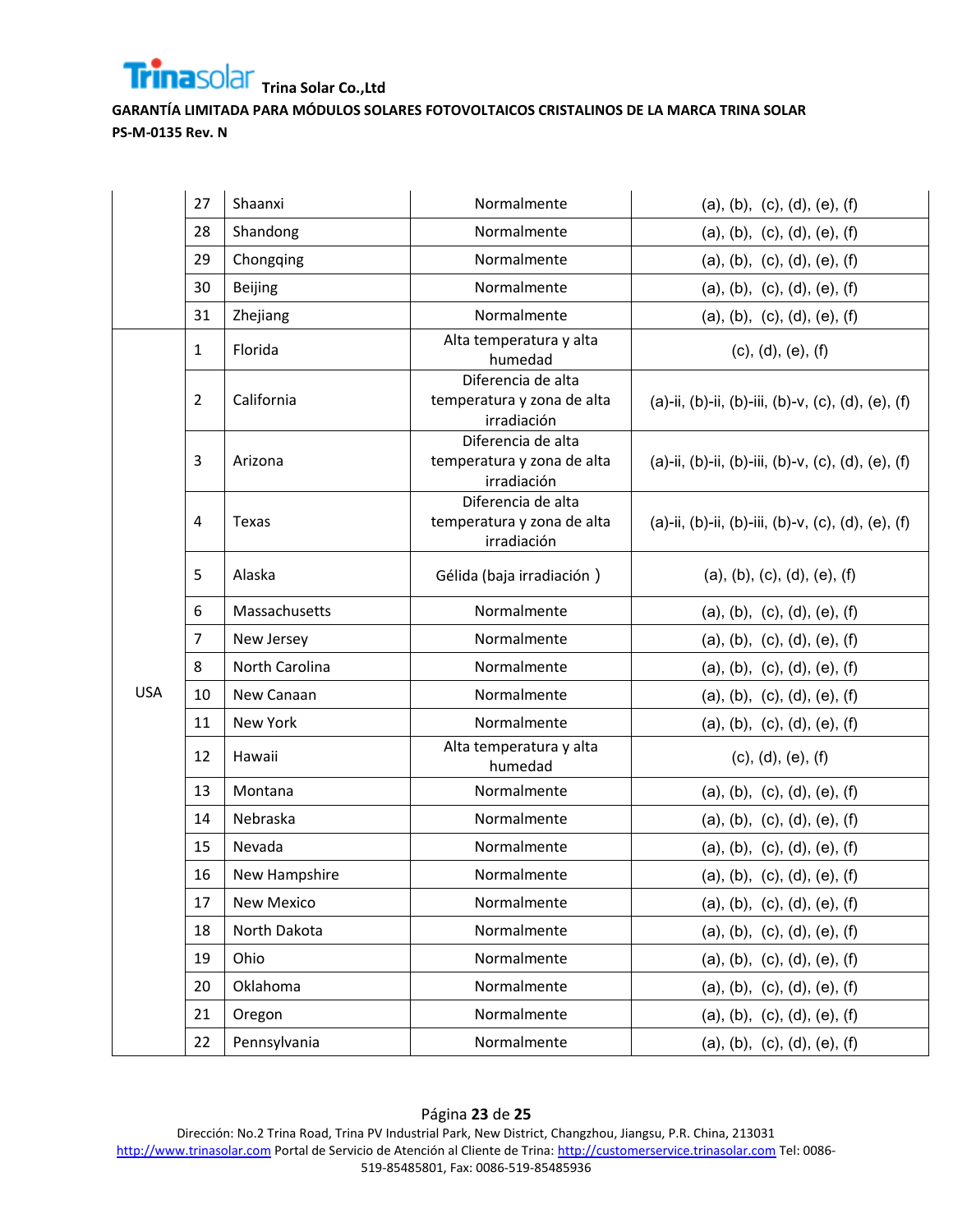

|        | 23           | Rhode Island  | Normalmente               | (a), (b), (c), (d), (e), (f) |
|--------|--------------|---------------|---------------------------|------------------------------|
|        | 24           | South Dakota  | Normalmente               | (a), (b), (c), (d), (e), (f) |
|        | 25           | Tennessee     | Normalmente               | (a), (b), (c), (d), (e), (f) |
|        | 26           | Utah          | Normalmente               | (a), (b), (c), (d), (e), (f) |
|        | 27           | Vermont       | Normalmente               | (a), (b), (c), (d), (e), (f) |
|        | 28           | Virginia      | Normalmente               | (a), (b), (c), (d), (e), (f) |
|        | 29           | Washington    | Normalmente               | (a), (b), (c), (d), (e), (f) |
|        | 30           | West Virginia | Normalmente               | (a), (b), (c), (d), (e), (f) |
|        | 31           | Wisconsin     | Normalmente               | (a), (b), (c), (d), (e), (f) |
|        | 32           | Wyoming       | Normalmente               | (a), (b), (c), (d), (e), (f) |
|        | 33           | Alabama       | Normalmente               | (a), (b), (c), (d), (e), (f) |
|        | 34           | Arkansas      | Normalmente               | (a), (b), (c), (d), (e), (f) |
|        | 35           | Colorado      | Normalmente               | (a), (b), (c), (d), (e), (f) |
|        | 36           | Connecticut   | Normalmente               | (a), (b), (c), (d), (e), (f) |
|        | 37           | Delaware      | Normalmente               | (a), (b), (c), (d), (e), (f) |
|        | 38           | Georgia state | Normalmente               | (a), (b), (c), (d), (e), (f) |
|        | 39           | Idaho         | Normalmente               | (a), (b), (c), (d), (e), (f) |
|        | 40           | Illinois      | Normalmente               | (a), (b), (c), (d), (e), (f) |
|        | 41           | Indiana       | Normalmente               | (a), (b), (c), (d), (e), (f) |
|        | 42           | lowa          | Normalmente               | (a), (b), (c), (d), (e), (f) |
|        | 43           | Kansas        | Normalmente               | (a), (b), (c), (d), (e), (f) |
|        | 44           | Kentucky      | Normalmente               | (a), (b), (c), (d), (e), (f) |
|        | 45           | Lousiana      | Normalmente               | (a), (b), (c), (d), (e), (f) |
|        | 46           | Maine         | Normalmente               | (a), (b), (c), (d), (e), (f) |
|        | 47           | Maryland      | Normalmente               | (a), (b), (c), (d), (e), (f) |
|        | 48           | Michigan      | Normalmente               | (a), (b), (c), (d), (e), (f) |
|        | 49           | Minnesota     | Normalmente               | (a), (b), (c), (d), (e), (f) |
|        | 50           | Mississippi   | Normalmente               | (a), (b), (c), (d), (e), (f) |
|        | 51           | Missouri      | Normalmente               | (a), (b), (c), (d), (e), (f) |
| Canadá | $\mathbf{1}$ | Canadá        | Gélida (baja irradiación) | (a), (b), (c), (d), (e), (f) |